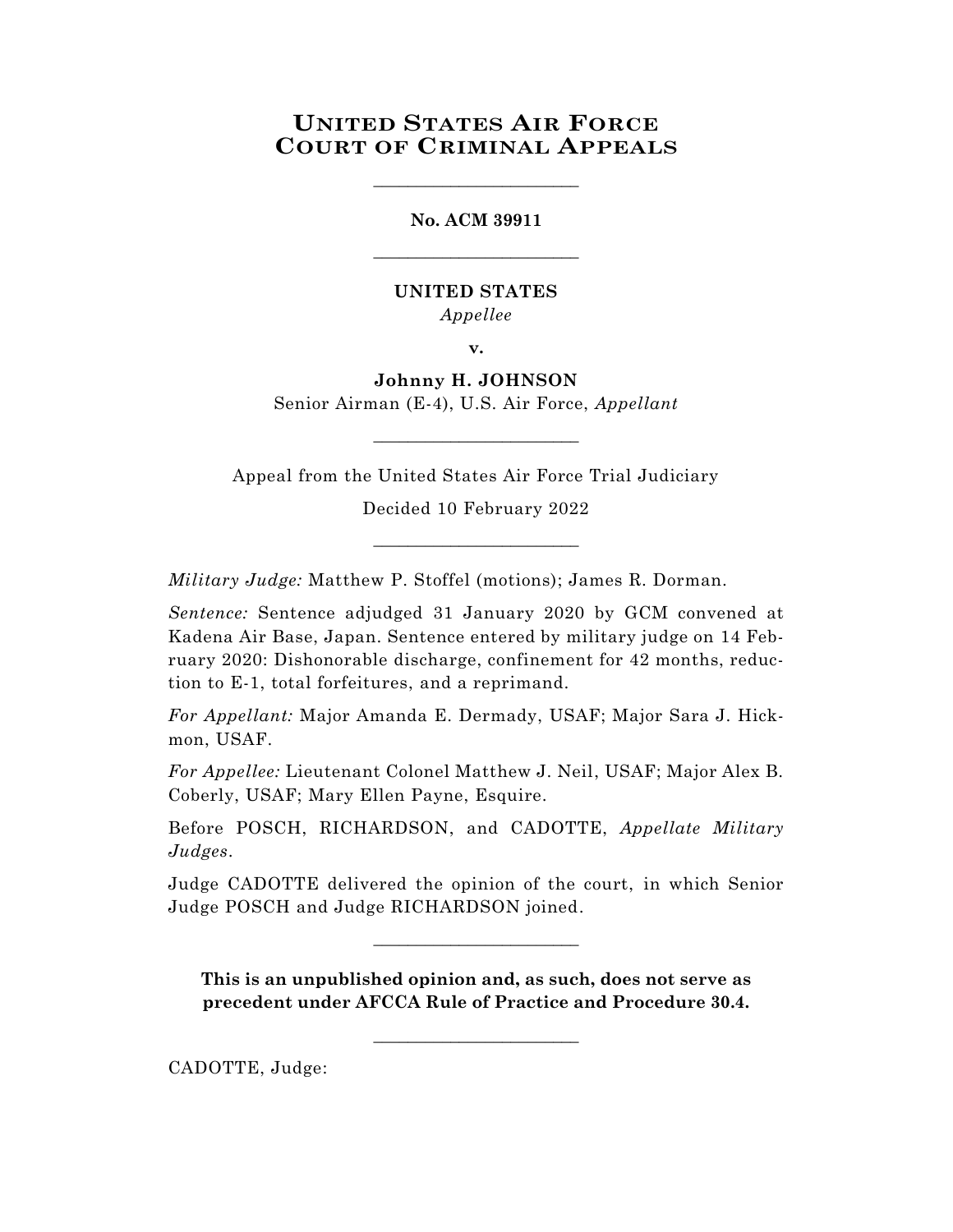A general court-martial composed of officer and enlisted members convicted Appellant, contrary to his pleas, of one specification of attempted sexual assault of a child and one specification of attempted sexual abuse of a child, in violation of Article 80, Uniform Code of Military Justice (UCMJ), 10 U.S.C. § 880. <sup>1</sup> The court members sentenced Appellant to a dishonorable discharge, confinement for 42 months, reduction to the grade of E-1, forfeiture of all pay and allowances, <sup>2</sup> and a reprimand. The convening authority took no action on the adjudged sentence.

Appellant raises five issues on appeal: (1) whether Appellant's convictions are legally and factually insufficient because he was entrapped; (2) whether the military judge abused his discretion by improperly admitting evidence that Appellant was a member of an online "teenager" chat group; (3) whether the military judge erred by denying the Defense's motion to compel discovery; (4) whether Appellant's sentence is inappropriately severe on grounds that the sentence of confinement is excessive compared to closely related cases; and (5) whether Appellant was deprived of his right to a unanimous verdict as guaranteed by the Sixth Amendment,<sup>3</sup> the Fifth Amendment's Due Process Clause,<sup>4</sup> and the Fifth Amendment's right to equal protection. 5,6 During our Article 66(d), UCMJ, 10 U.S.C. § 866(d), review, we also consider the issue of timely appellate review.

We have carefully considered issues (4) and (5), and find they do not require further discussion or warrant relief. *United States v. Matias*, 25 M.J. 356, 361 (C.M.A. 1987). As to the remaining issues, we find no error that materially prejudiced Appellant's substantial rights, and we affirm the findings and sentence.

#### **I. BACKGROUND**

l

<sup>&</sup>lt;sup>1</sup> Unless otherwise noted, all references in this opinion to the UCMJ, Rules for Courts-Martial (R.C.M.), and Military Rules of Evidence are to the *Manual for Courts-Martial*, *United States* (2019 ed.).

<sup>2</sup> The Statement of Trial Results (STR) and the entry of judgment (EoJ) describe this part of the sentence as "Forfeitures of Pay and/or Allowances: Total." Appellant claims no prejudice from this irregularity and we find none.

<sup>3</sup> U.S. CONST. amend. VI.

<sup>4</sup> U.S. CONST. amend. V.

<sup>5</sup> *Id*.

<sup>6</sup> Appellant personally asserts issues (4) and (5) pursuant to *United States v. Grostefon*, 12 M.J. 431 (C.M.A. 1982). We granted Appellant's motion for leave to file issue (5) as a supplemental assignment of error.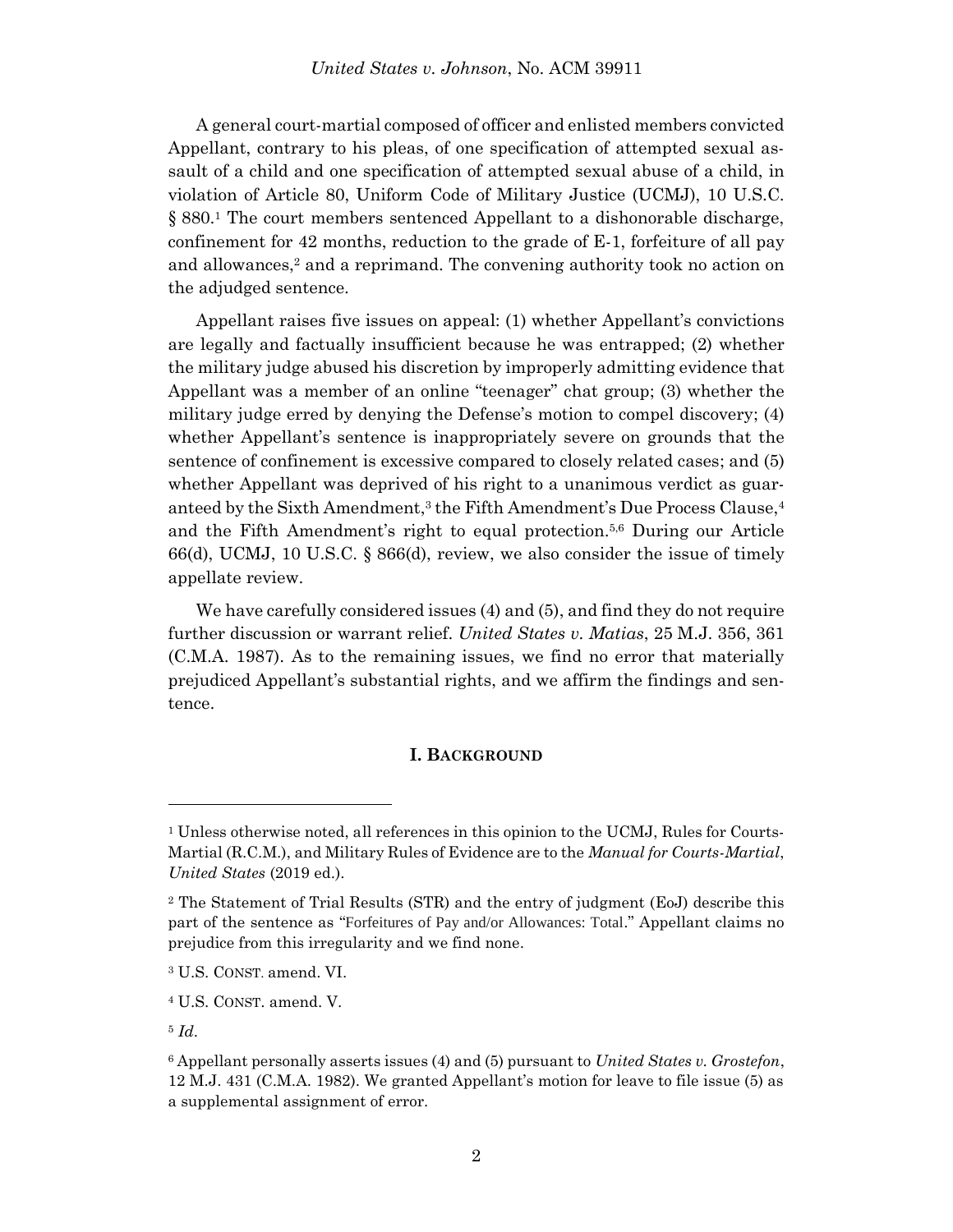Appellant, a member of the Louisiana Air National Guard, was ordered to active duty at Kadena Air Base, Okinawa, Japan. On 14 June 2019, approximately three months after his arrival to the base, he initiated online communications with a person identified as "DJ." "DJ" posted a message on the Internet application Whisper that stated, "Just moved here with my parents Any recommendations on things to do." Unbeknownst to Appellant, "DJ" was actually Navy Criminal Investigative Service (NCIS) Special Agent (SA) GH. SA GH was posing as a young girl as part of an undercover law enforcement operation designed to catch sexual predators targeting children authorized under the Tsunami Roll operational plan. Appellant responded to the message by sending "DJ" a message noting that it would depend on her age. "DJ" responded by stating that she was 13 years old. Despite being 30 years old, Appellant continued to message "DJ." Their electronic communications continued for approximately two weeks, during which time Appellant used a variety of graphic terms and explicit language to describe the sexual acts he wanted to perform on "DJ" and have her perform on him. Appellant included in his messages graphic descriptions of how he wanted to, and would, engage in oral sexual intercourse with "DJ."

On 29 June 2019, Appellant arranged to meet "DJ" at a location on Camp Foster, Okinawa, Japan. Appellant then drove to the location where he was apprehended by law enforcement. At the time of his apprehension, Appellant admitted his plan was to pick up "DJ," and then take her to the mall, watch a movie, have her kiss him, and have her perform oral sex on him.

#### **II. DISCUSSION**

#### **A. Legal and Factual Sufficiency**

Appellant asserts that the evidence for the two offenses of which he was convicted was legally and factually insufficient to overcome the defense of entrapment raised at trial. Appellant claims that the suggestion and initiative to commit the offenses originated with the Government, and that he was not predisposed to commit the offenses. We are not persuaded that Appellant was entrapped and find his convictions both legally and factually sufficient.

#### **1. Additional Background**

As noted, Appellant responded to the Whisper post by "DJ," and was immediately told by "DJ" that she was a 13-year-old girl. Appellant also told "DJ" early in their communications that he was 30 years old. Initially, the text conversations between Appellant and "DJ" covered general topics. Although Ap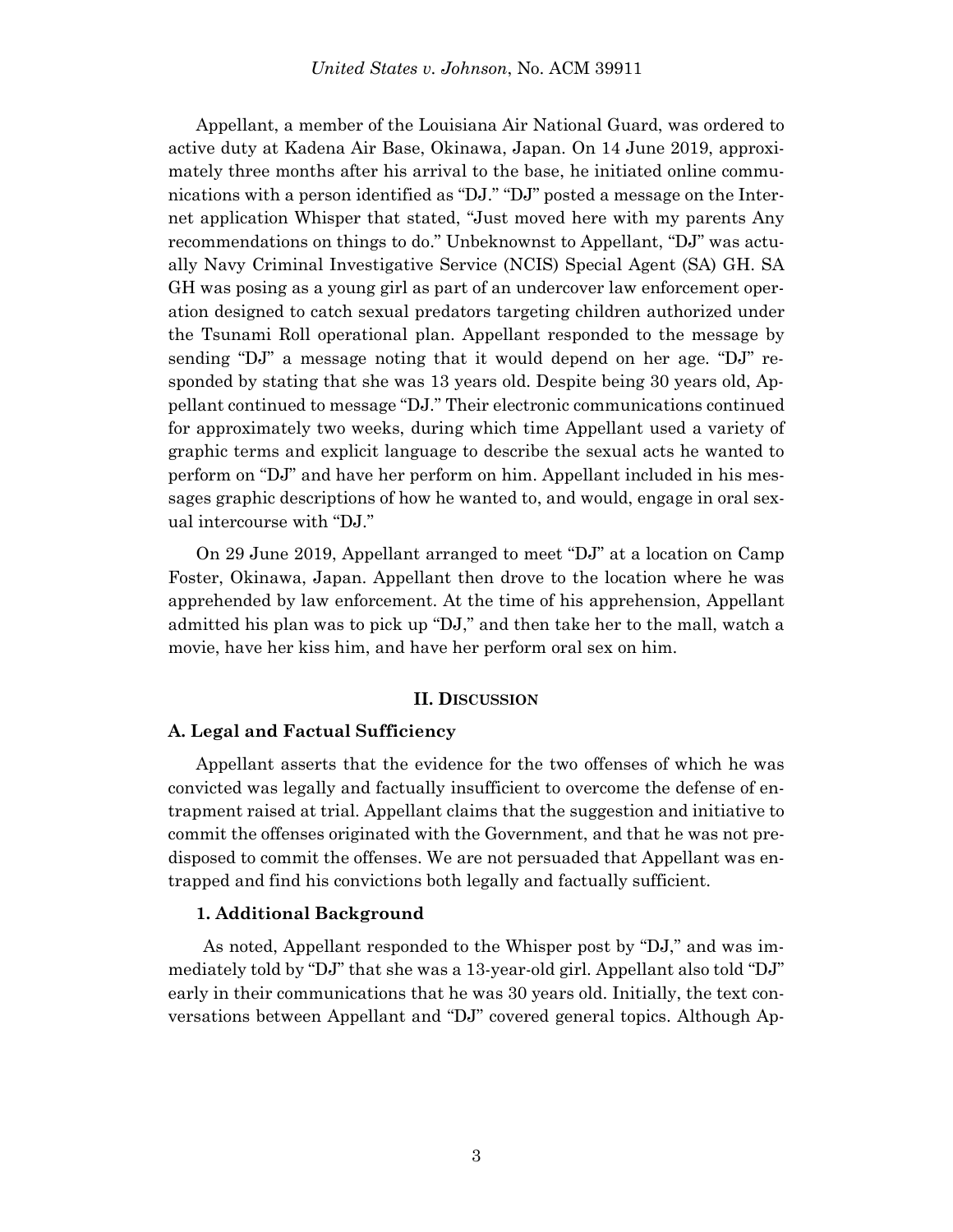pellant and "DJ" exchanged photographs of each other, Appellant never requested, sent, or received "lewd photos." Eventually, however, Appellant guided the Whisper conversation to sexual matters in the following exchange: 7

[Appellant]: What IS the weirdest think [sic] you've seen on here?

["DJ"]: Well what I find weird others may not. I think it is weird when people just post things that are impossible to reply to like "just caught my husband cheating" or "I hate hating myself". Just seems weird to me.

[Appellant]: Mabey they want to vent, or maybe they want it to be the opposite and have it turned sexual

["DJ"]: Well that is a weird way of starting a sexual convo

[Appellant]: True, but people have some… very different fetishes.

["DJ"]: I guess lol

[Appellant]: Yep.

[Appellant]: I mean, everyone has their kinks, so I cant kink shame TOO hard.

["DJ"]: [laughing emoji] oh yea?

[Appellant]: Yep, I'm sure you have yours. Haha

["DJ"]: Of course

[Appellant]: Wanna share? Muhaha

 $['DJ']$ : I first

["DJ"]: U first

[Appellant]: One for one?

["DJ"]: Deal

l

[Appellant]: . . . I'm a dom.

["DJ"]: What's that

[Appellant]: Dominant.

["DJ"]: I mean of course I know what that is [smiley face emoji] but how would you explain it if I didn't

<sup>7</sup> Text message exchanges are taken verbatim from evidence introduced at trial and include misspellings and punctuation errors.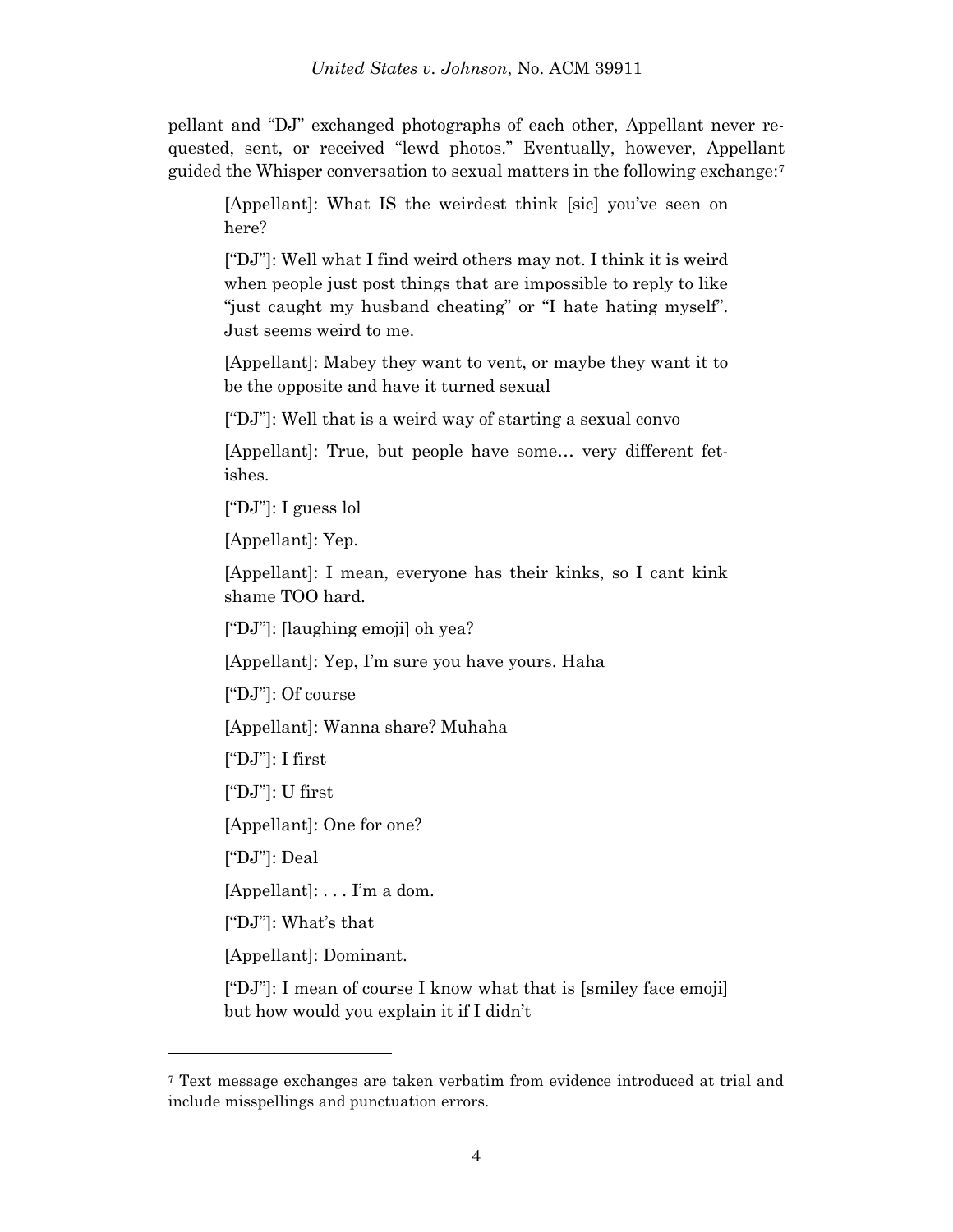["DJ"]: Uh oh. Did I upset u

[Appellant]: Oh.. ok, I see then. Haha Imagine giving your free will and total submission to someone else. Letting them take control over your most intimate pleasures and fulfilling your every sexual desire. But it doesnt stop in the bedroom. You submit to them even outside the bedroom. You are their pet to please them when asked. To make them happy, and in return, they make you feel like you are their entire world. But they are the sun. ;)

[Appellant]: You did not. Just lots to type.

["DJ"]: Oh so like 50 shades

[Appellant]: That is a disgrace to actual doms.

After continued conversation about sexual dominance, Appellant eventually wrote, "Oh it's your turn," thereby turning the focus of the conversation to "DJ." Appellant questioned "DJ" as what her "kink" was, to which "DJ" eventually responded, "Fine. I like porn." The following exchange then took place:

[Appellant]: See. HaHa what kind?

["DJ"]: Regular kind a guess. Guy and girl

[Appellant]: Well like, is is passionate sex or like, rough sex? Role play?

[Appellant]: One guy and one girl? Multiples? Haha

["DJ"]: Neither I guess. Like not passionate but not rough either. Sounds dumb I know but that's the only way I can explain

The conversation between Appellant and "DJ" continued. At one point Appellant informed "DJ" he was going to the Base Exchange for lunch with a "few guys." He told "DJ," "I'd invite you but I don't think theyd be savvy to the age difference." Later in the conversation, Appellant explained he did not use condoms because was "not the most sensitive down there." "DJ" then asked, "How do you make sure you don't get an STD or have a kid." Appellant replied: "I ask them if they have something. And no one has lied, so yeah.. still clean. And I just pull out, or get lucky. Hah." Appellant then began to ask questions about "DJ's" mother's appearance. Eventually, "DJ" asked if the Appellant wanted her to be jealous as a result of the questions about her mother. Appellant replied, "Maybe… And who knows, maybe if your mom likes me I'll be able to go around 'for her' but then take you out to places. ;) hehe[.]" In reference to "DJ's" mother, Appellant later stated, "I'd use her to get closer to you."

Later, the conversations between Appellant and "DJ" focused on meeting in person. Appellant raised the topic of meeting each other, stating, "So are we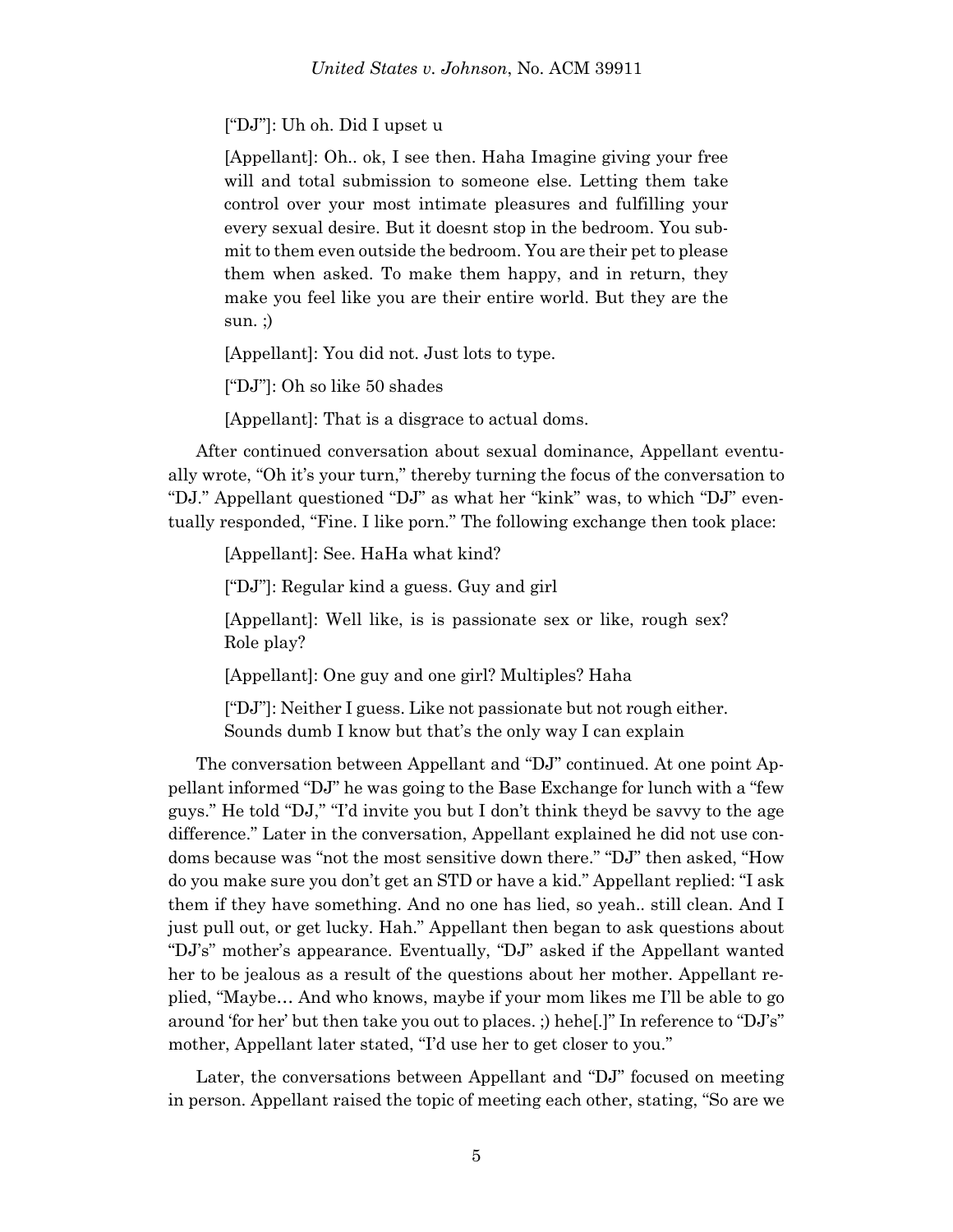doing stuff, or no?" "DJ" responded, "Like what." Appellant replied "Mall? Movies?" Later, the following exchange regarding "the plan" to meet on Monday, 24 June 2019, occurred:

[Appellant]: Hahah I was thinking maybe mall and movies?

["DJ"]: Which movie

[Appellant]: After lunch? And I don't care.. I might not watch it, depending on them vibes. ;)

["DJ"]: Well actually what if we did it tomorrow night when my mom is at her work event?

[Appellant]: How long is her thing?

["DJ"]: Like 4 hours

[Appellant]: Oh nice. When does it end?

["DJ"]: I am pretty sure 11:00

Ultimately a meeting did not take place on 24 June 2019, as "DJ" told Appellant she had to go to a "party thing" with her mother. "DJ" later wrote the "the plan" did not have to change, rather, just the date and time, and "DJ" suggested the next day. In response, Appellant suggested, "Let's do a weekend. So it's not rushed." "DJ" agreed. Appellant and "DJ" continued their communications over the following days. At one point, Appellant was discussing his tattoo and explained "DJ" would have to take off his shirt to see it. The conversation evolved until the following exchange occurred:

[Appellant]: Well you're not gunna take my shirt off in the movies. But I will kiss you there.

["DJ"]: Ah so where are we when the shirt comes off

[Appellant]: Maybe run my hands along your body there too.. I'm not sure yet.

["DJ"]: Oooh I like that. Where will you touch

[Appellant]: Where do you want me to touch you?

[Appellant]: Also, you said one more pic.

["DJ"]: All over

[Appellant]: Anywhere off limits?

["DJ"]: ["DJ" sent a picture of a woman, purporting to be "DJ." However, this was a picture of an unidentified female law enforcement agent who was 20–22 years old at the time the photo was taken.]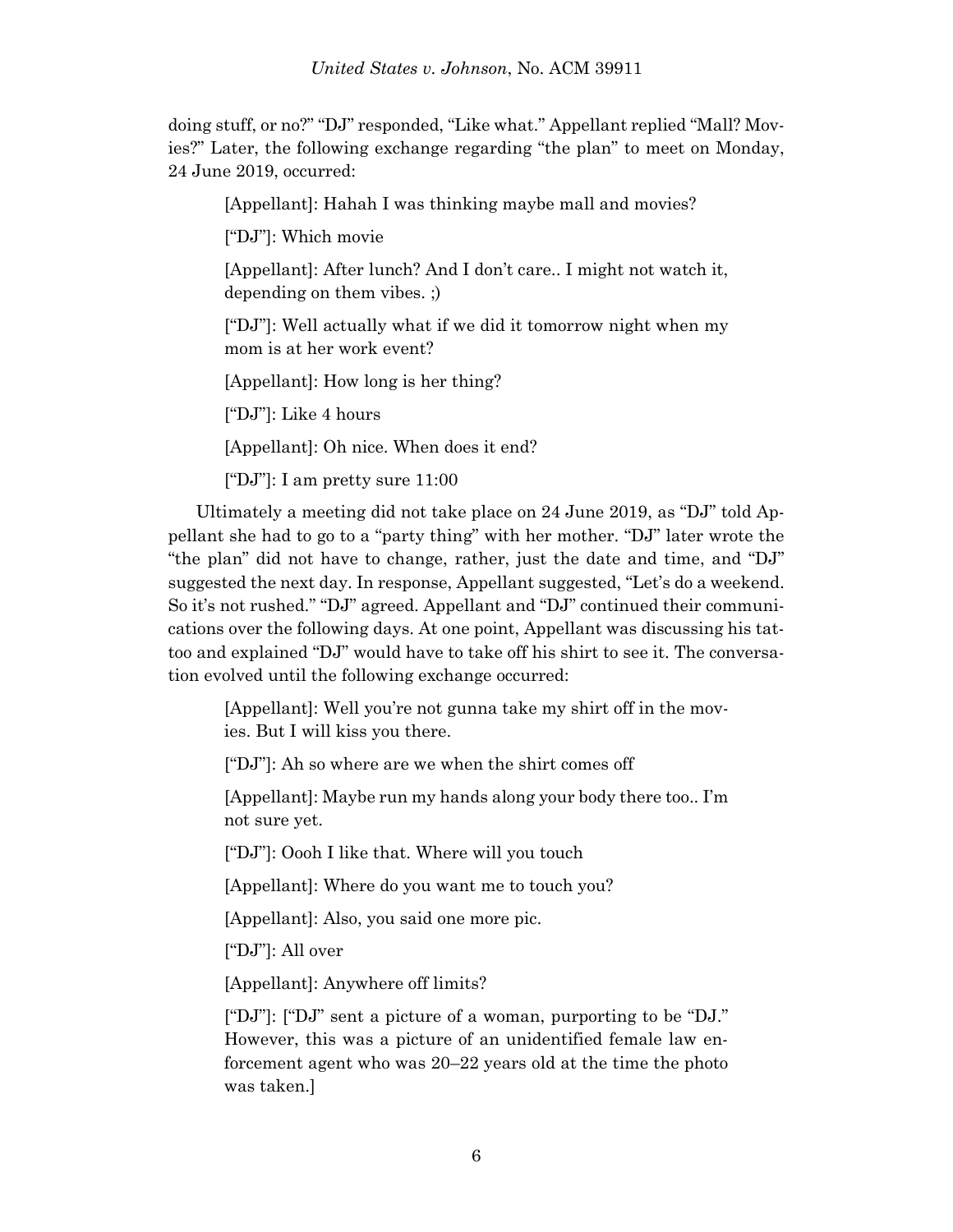["DJ"]: Only if you make it off limits

[Appellant]: You seriously are so [f\*\*king] cute..

[Appellant]: I want all of it.

Later, on the next day the following exchange occurred:

[Appellant]: Dont fall asleep on my lap..

["DJ"]: What if I do

[Appellant]: Something may poke your face and I cannot control that..

["DJ"]: Oh yea. You have no control or don't want to control?

[Appellant]: Both.

[Appellant]: I couldnt even if I wanted to.

["DJ"]: What should I do when that happens?

[Appellant]: When?

["DJ"]: Something pokes me in the face

. . . .

[Appellant]: Once it's out, just lay back in my lap and let it rest on Your face. You can kiss it and lick it if youd like.

[Appellant]: Maybe even grab it.

["DJ"]: Oooh. I like it. Maybe I should give it a kiss. Would be rude I guess not to.

[Appellant]: Yeah I agree.

[Appellant]: Then what will you do?

["DJ"]: Well are we still in the theater?

[Appellant]: Oh you want to do this there?

["DJ"]: I'm just asking. You are in control [winking face emoji]

Appellant then steered the conversation to what they would do in the car rather than in the theater. During this part of the conversation, the following exchange occurred:

[Appellant]: Have you ever had one in your mouth?

["DJ"]: Yea

["DJ"]: Come on I'm 13 not 8 lol

[Appellant]: Excuses me, ma'am.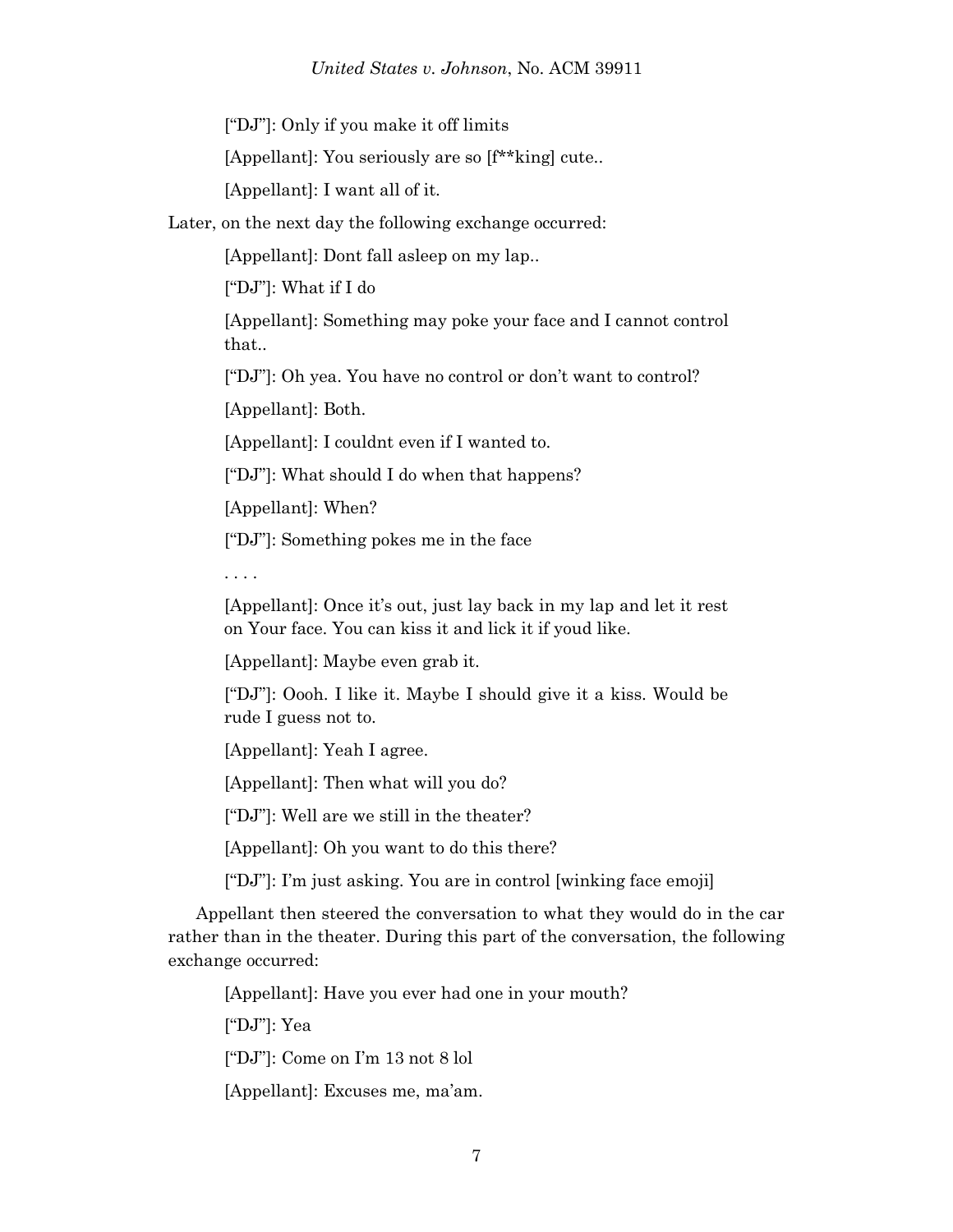[Appellant]: I want you to see how much you can put in your mouth.

["DJ"]: I guess we will have to see. How much do you think I can fit

[Appellant]: Not a lot.

["DJ"]: Puhh lease

[Appellant]: You think you got it like that?

["DJ"]: Dunno but you neither do you. You can't discount me so quickly

[Appellant]: Well, I'm kinda big. How many have you been with?

[Appellant]: How old were they??

["DJ"]: Only two, 14 and 15

["DJ"]: What is big

[Appellant]: How big were they?

["DJ"]: Idk. It wasn't on my mind

["DJ"]: How big are u

[Appellant]: 7.5, and thick

["DJ"]: [mind exploding emoji]

[Appellant]: What?

["DJ"]: Mind blown

[Appellant]: Why? Haha

["DJ"]: It was meant to be a compliment [winking face emoji]

[Appellant]: So, how much you think? [winking face emoji]

["DJ"]: Dunno. Well have to find out I guess

[Appellant]: Mmm yeas we will.

[Appellant]: Just a warning. I may not keep my hands to myself on the ride there.

After a break in communication, later that night, Appellant and "DJ" continued their conversation:

[Appellant]: I'll make you fight for air.

["DJ"]: Oh yea

 $[$ "DJ"]: How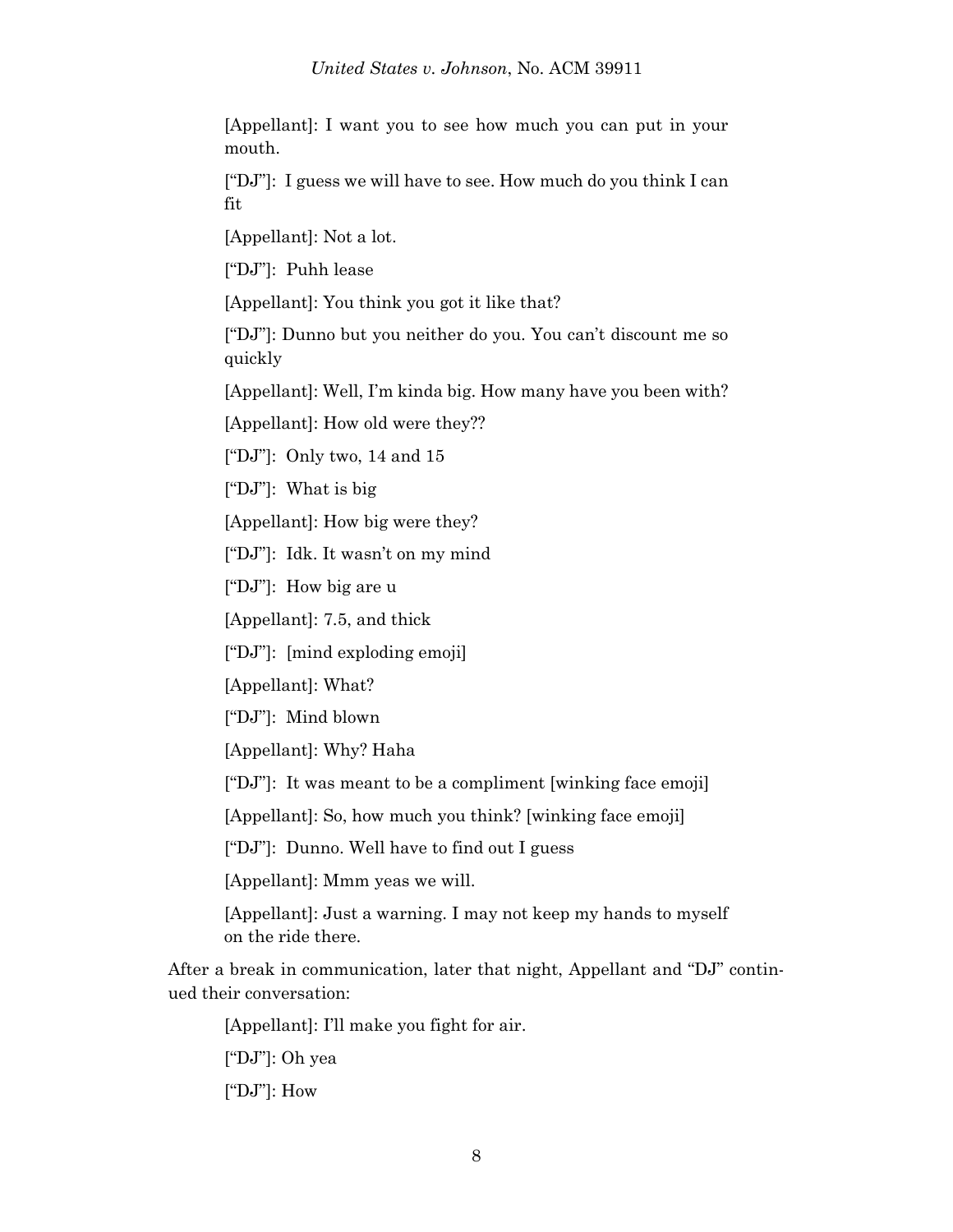[Appellant]: I'll force myself down your throat.

. . . .

[Appellant]: [winking face emoji] we've got some training to do, Little One.

["DJ"]: Lol, oh yea. What will we learn

[Appellant]: How to swallow a [c\*\*k].

["DJ"]: Mmm.

["DJ"]: When does traing start

[Appellant]: Saturday.

On Thursday, 27 June 2019, Appellant and "DJ" continued their communication. "DJ" requested the "details" of "the plan" for Saturday. The following exchange took place as to the "details:"

[Appellant]: . . . [W]hen I pick you up, I want a supergood kiss(once the coast is clear) then i want you to show me what you know.

["DJ"]: Oh so right away. I like it. I don't know much though

[Appellant]: ok.It's ok. I'll teach you. ;)

["DJ"]: Deal

[Appellant]: Good. If you wear makeup. Bring extra to put it back on before you go home. Cause there will be tears. And gagging.

["DJ"]: Oh yea. Gagging on you or a toy

[Appellant]: Um. Me. You wont see a toy for a bit.

["DJ"]: Oh nice

[Appellant]: I mean, you wont really ever see one. But you'll feel one. ;) How do you feel about anal?

["DJ"]: I have friends that do it but I'm really afraid it would hurt

[Appellant]: Only if rushed. How old are they??

["DJ"]: My age

[Appellant]: Pretty hot. Do you want to try?

["DJ"]: I guess you do

[Appellant]: Well this one is up to you. I mean, I'm gunna play with your \*ss, just so you know. But I wont do a lot of you dont want tom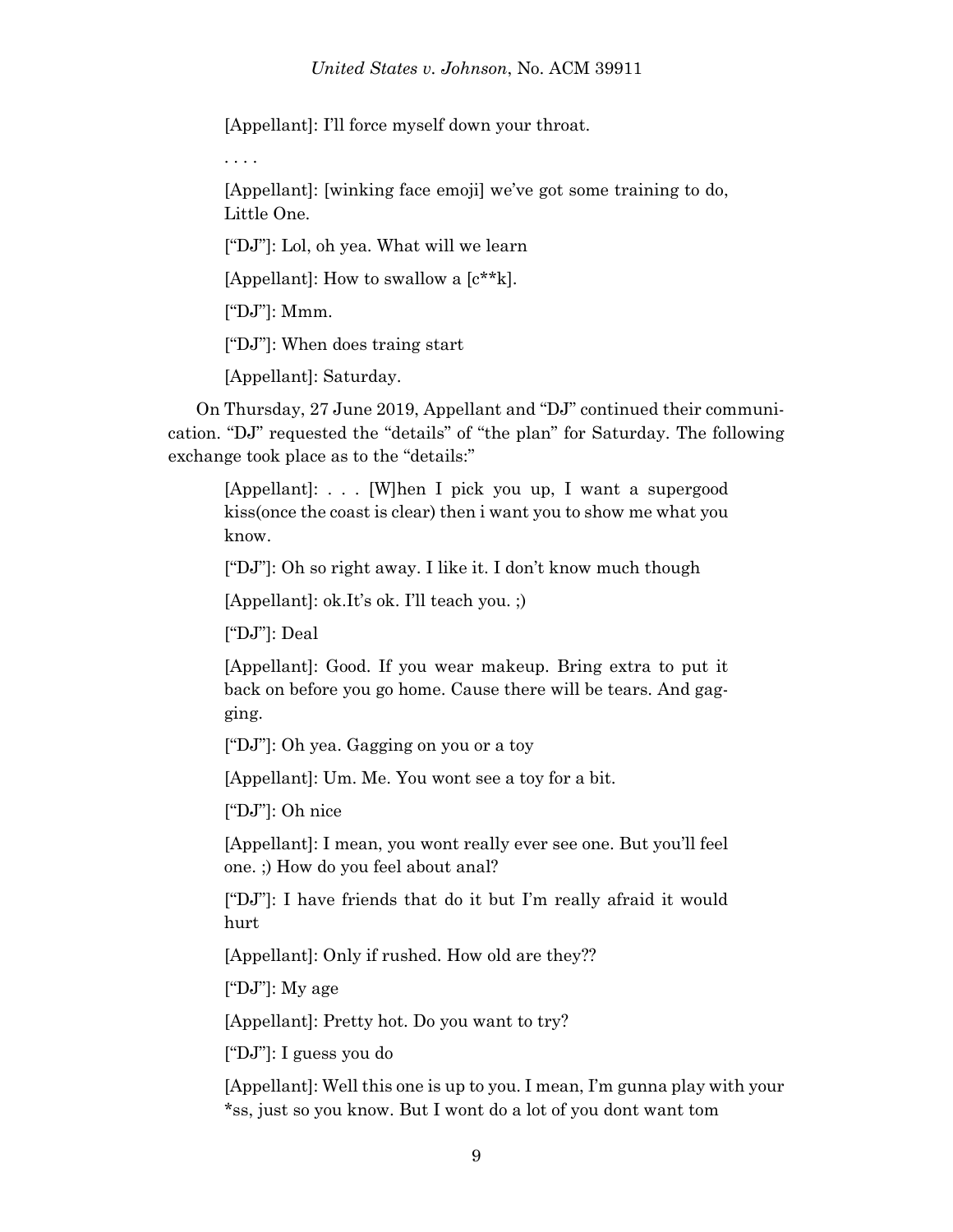On Saturday, 29 June 2019, Appellant explained to "DJ" that he had to purchase a new tablet because the Internet application they were using to communicate was blocked on the other device he used for their prior communications. Afterward, Appellant and "DJ" agreed to meet at approximately 4:30 p.m. later that day, at the Westpac Lodge on Camp Foster, Okinawa, Japan. Appellant described his vehicle to "DJ" and they continued to communicate while he was traveling to the location. After Appellant arrived at the location and parked his vehicle in the parking garage, a group of Provost Marshal's Office (PMO) Marines, Air Force Office of Special Investigations (AFOSI) agents, NCIS agents, and Army soldiers were there waiting for him and apprehended him. At the time, Appellant's phone and tablet were on the passenger seat and the tablet was open to the Whisper application. Law enforcement members then transported Appellant to an NCIS office to question him.

Before questioning Appellant, SA GH advised Appellant of his rights under Article 31(b), UCMJ, 10 U.S.C. § 831(b); Appellant waived those rights and agreed to answer questions. During the interview with SA GH and an AFOSI agent SA RF, Appellant was asked what he was doing at Westpac. In response, Appellant admitted he was there to meet "DJ." Appellant told the agents that he met "DJ" online and that they "were supposed to meet up, go to the mall and watch a movie." Appellant admitted he had "sexual conversation[s]" with "DJ" and that she was 13 or 14 years old. Appellant explained that the plan was to "watch a movie and then maybe do stuff after." Appellant admitted "stuff" included oral sex.

Appellant was questioned by SA GH and SA RF, during which the following exchanges occurred:

[Appellant]: I don't think it was anyone's plan, per say [sic]. I think the conversation just came and ----

[SA GH]: Just kind of led down-----

[Appellant]: We just kind of ----

[SA GH]: Okay. Well, whose plan was it to do [b\*\*\* jobs] in the car?

[Appellant]: I'm not sure if it was hers or mine. It could have been mine.

[SA GH]: Okay. Because there was some chats there -- and I know I told you I wasn't going to bring them up. But you're not, so I will.

[Appellant]: I ----

[SA GH]: About gagging and her having to put makeup on because there was going to be tears. Whose idea was all that?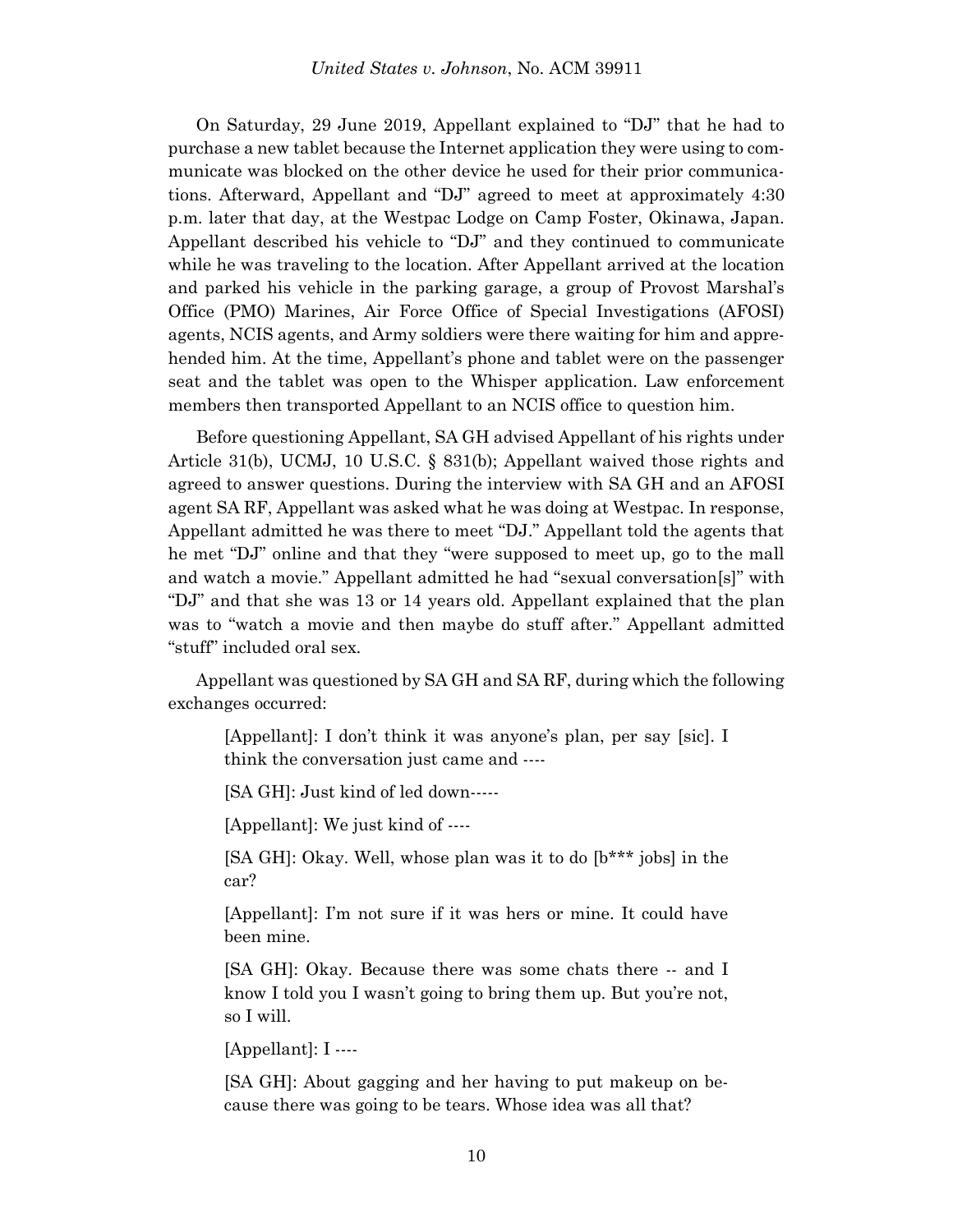[Appellant]: That's mine.

. . . .

[SA GH]: And so what made you want to talk to a 13-year-old?

[Appellant]: I… I didn't know she was 13 at the time. I mean, maybe the initial post had something about how old she was, but I don't… I didn't really… I don't know. I was just bored. I just wanted to talk to literally anyone to pass the time. There was no intention behind the conversation, at all whatsoever. Just kind of let the conversation go… which I shouldn't have.

[SA GH]: At any point, did you feel comfortable -- that you could have just called it off and been all right?

[Appellant]: I should['ve]. I could['ve].

. . . .

[SA RF]: Why didn't you bring a condom?

[Appellant]: I wasn't planning on sex.

[SA GH]: Okay. Just oral?

[Appellant]: Just oral.

#### **2. Law**

We review issues of legal and factual sufficiency de novo. *United States v. Washington*, 57 M.J. 394, 399 (C.A.A.F. 2002) (citation omitted). Our assessment of legal and factual sufficiency is limited to the evidence produced at trial. *United States v. Dykes*, 38 M.J. 270, 272 (C.M.A. 1993) (citations omitted).

The test for legal sufficiency of the evidence is "whether, considering the evidence in the light most favorable to the prosecution, a reasonable factfinder could have found all the essential elements beyond a reasonable doubt." *United States v. Turner*, 25 M.J. 324 (C.M.A. 1987) (citation omitted); *see also United States v. Humpherys*, 57 M.J. 83, 94 (C.A.A.F. 2002) (citation omitted) (finding evidence legally sufficient to support a conviction for violating a lawful general regulation). "[I]n resolving questions of legal sufficiency, we are bound to draw every reasonable inference from the evidence of record in favor of the prosecution." *United States v. Barner*, 56 M.J. 131, 134 (C.A.A.F. 2001) (citations omitted).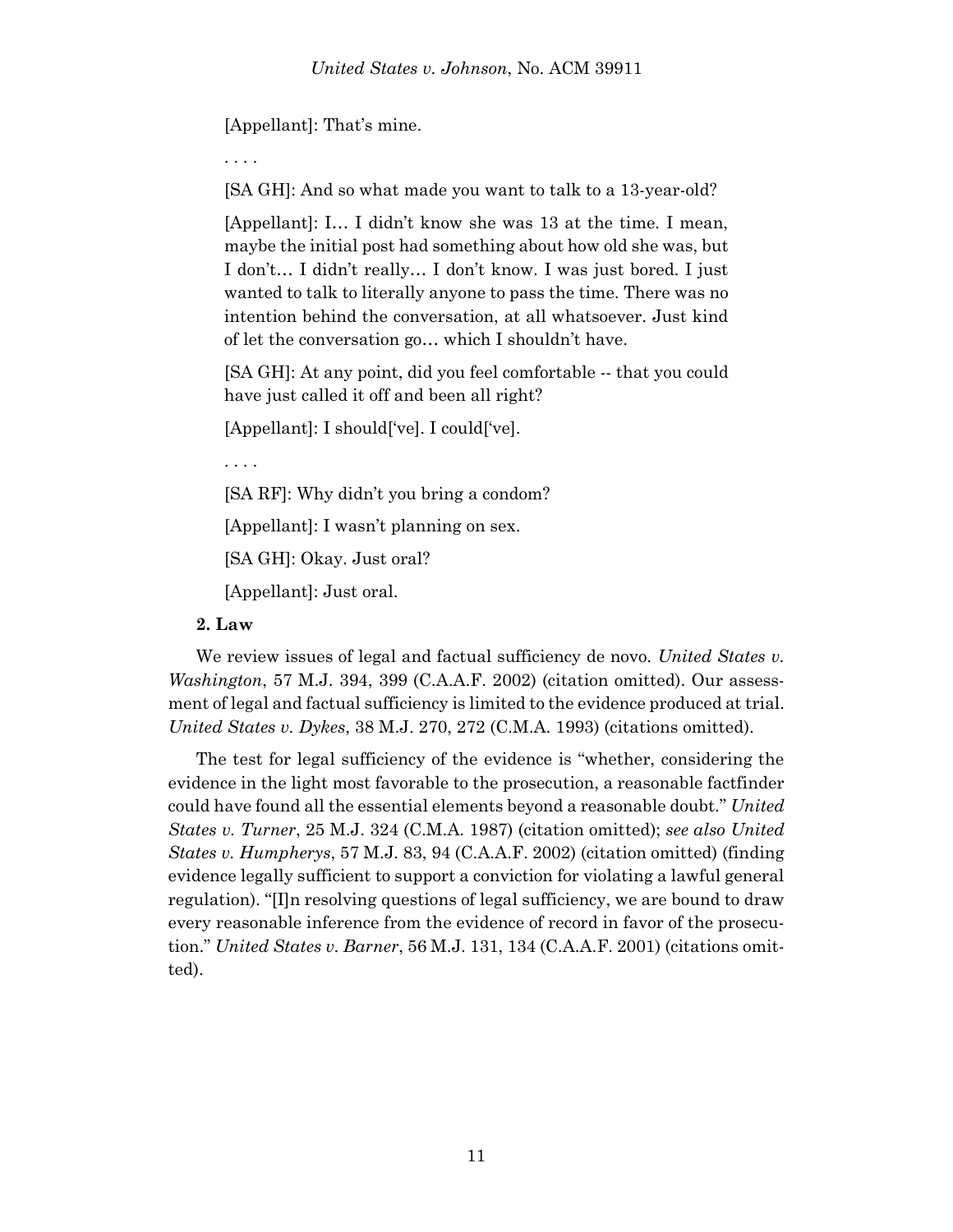The test for factual sufficiency is "whether, after weighing the evidence in the record of trial and making allowances for not having personally observed the witnesses, [we are] convinced of the [appellant]'s guilt beyond a reasonable doubt." *Turner*, 25 M.J. at 325. "In conducting this unique appellate role, we take 'a fresh, impartial look at the evidence,' applying 'neither a presumption of innocence nor a presumption of guilt' to 'make [our] own independent determination as to whether the evidence constitutes proof of each required element beyond a reasonable doubt.'" *Wheeler*, 76 M.J. at 568 (alteration in original) (quoting *Washington*, 57 M.J. at 399). "The term reasonable doubt, however, does not mean that the evidence must be free from conflict." *United States v. Wheeler*, 76 M.J. 564, 568 (A.F. Ct. Crim. App. 2017) (citing *United States v. Lips*, 22 M.J. 679, 684 (A.F.C.M.R. 1986)), *aff'd*, 77 M.J. 289 (C.A.A.F. 2018).

With respect to the affirmative defense of entrapment, Rule for Courts-Martial  $(R.C.M.)$  916(g) states: "It is a defense that the criminal design or suggestion to commit the offense originated in the Government and the accused had no predisposition to commit the offense." The defense has the initial burden of showing some evidence that an agent of the Government originated the suggestion to commit the crime. *United States v. Whittle*, 34 M.J. 206, 208 (C.M.A. 1992). Once raised, "the burden then shifts to the Government to prove beyond a reasonable doubt that the criminal design did not originate with the Government or that the accused had a predisposition to commit the offense . . . ." *Id*. (citations omitted). When a person accepts a criminal offer without an extraordinary inducement to do so, he demonstrates a predisposition to commit the crime in question. *Id*. (citations omitted).

"Inducement" means more than merely providing an appellant the means or opportunity to commit a crime. *United States v. Howell*, 36 M.J. 354, 360 (C.M.A. 1993) (citations omitted). Instead, the Government's conduct must:

create[ ] a substantial risk that an undisposed person or otherwise law abiding citizen would commit the offense. Inducement may take different forms, including pressure, assurances that a person is not doing anything wrong, persuasion, fraudulent representations, threats, coercive tactics, harassment, promises of reward, or pleas based on need, sympathy, or friendship.

*Id*. at 359–60 (emphasis, internal quotation marks, and citations omitted).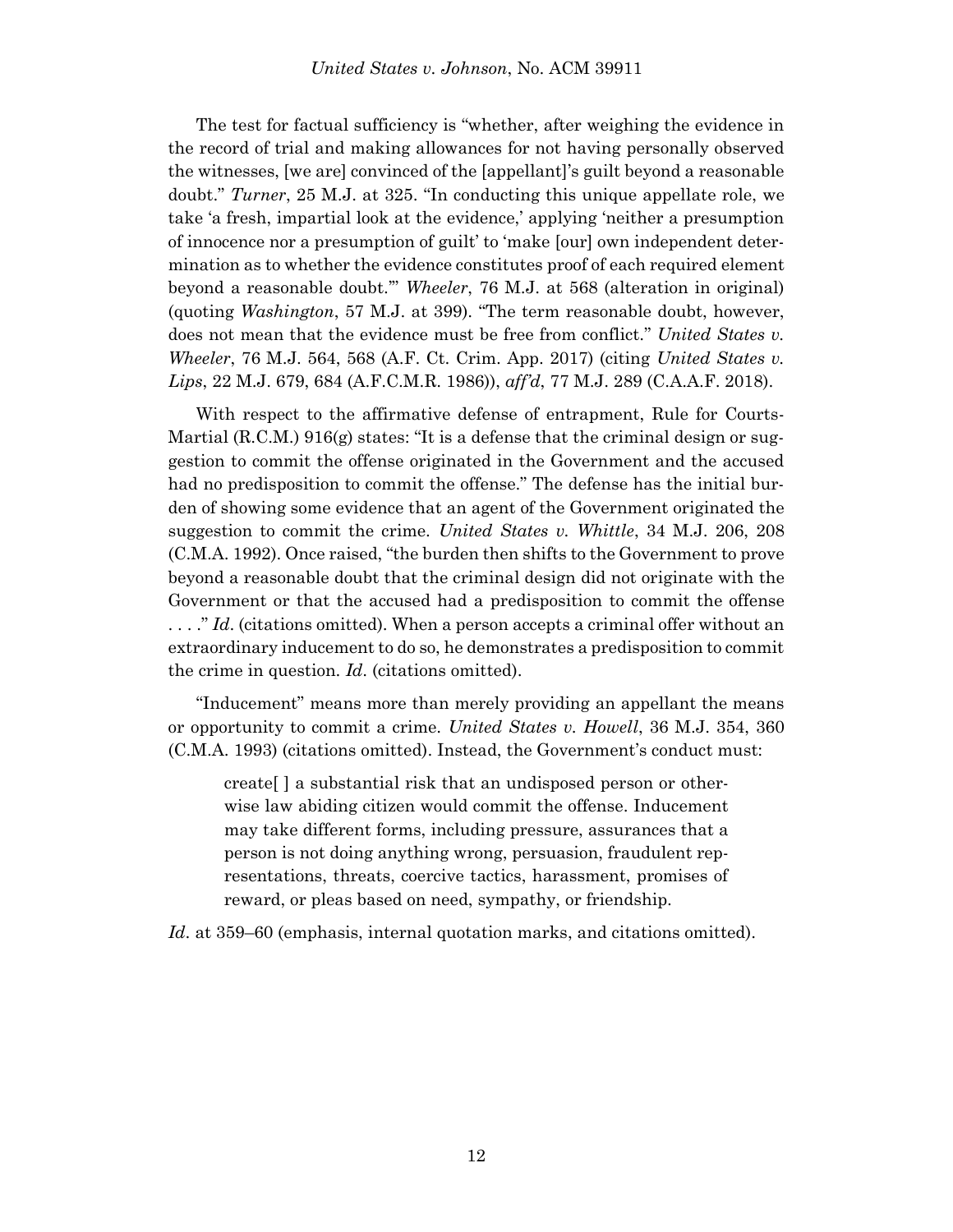The Government may use undercover agents and informants to ferret out crime, and afford opportunities or facilities for criminals to act upon, without implicating the defense of entrapment. *Jacobson v. United States*, 503 U.S. 540, 548 (1992); *see also Howell*, 36 M.J. at 358; *Whittle*, 34 M.J. at 208. "Artifice and stratagem may be employed to catch those engaged in criminal enterprises." *Sorrells v. United States*, 287 U.S. 435, 441 (1932) (citations omitted); *see also United States v. Russell*, 411 U.S. 423, 435–36 (1973). For example, law enforcement officers may pretend to be someone other than a government agent. *See Howell*, 36 M.J. at 358.

For Appellant to be found guilty of an attempt offense under Article 80, UCMJ, the Government was required to prove beyond a reasonable doubt that Appellant did a certain overt act, that the act was done with the specific intent to commit a certain offense, that the act amounted to more than mere preparation, and that the act apparently tended to effect the commission of the intended offense. *See Manual for Courts-Martial*, *United States* (2019 ed.) (*MCM*), pt. IV, ¶ 4.b.

Proof that the attempted offenses actually occurred or were completed by Appellant was not required. *See United States v. Church*, 29 M.J. 679, 686 (A.F.C.M.R. 1989), *aff'd*, 32 M.J. 70 (C.M.A. 1991); *see also United States v. Talkington*, No. ACM 37785, 2013 CCA LEXIS 357, at \*10 (A.F. Ct. Crim. App. 26 Apr. 2013) (unpub. op.), *aff'd*, 73 M.J. 212 (C.A.A.F. 2014) (finding no requirement to prove victim was unable to decline participation for conviction of attempting to commit sexual acts while victim was pretending to be asleep). However, at the time of the acts, Appellant must have intended every element of the attempted offenses. Therefore, in order for Appellant to be found guilty of the attempted offense of sexual assault of a child as alleged in Specification 1 of the Charge, the Government was required to prove beyond a reasonable doubt that Appellant intended to commit a sexual act upon "DJ" by causing his penis to penetrate her mouth, and that at the time of the sexual act "DJ" had attained the age of 12 years but had not attained the age of 16 years. *See MCM*, pt. IV, ¶ 62.b.(2)(a).

In order for Appellant to be found guilty of the attempted offense of sexual abuse of a child by committing lewd acts upon a child who had not attained the age of 16 years, as alleged in Specification 2 of the Charge, the Government was required to prove beyond a reasonable doubt that Appellant attempted the charged conduct with an intent to gratify his own sexual desire. *See MCM*, pt. IV, ¶ 62.b.(3).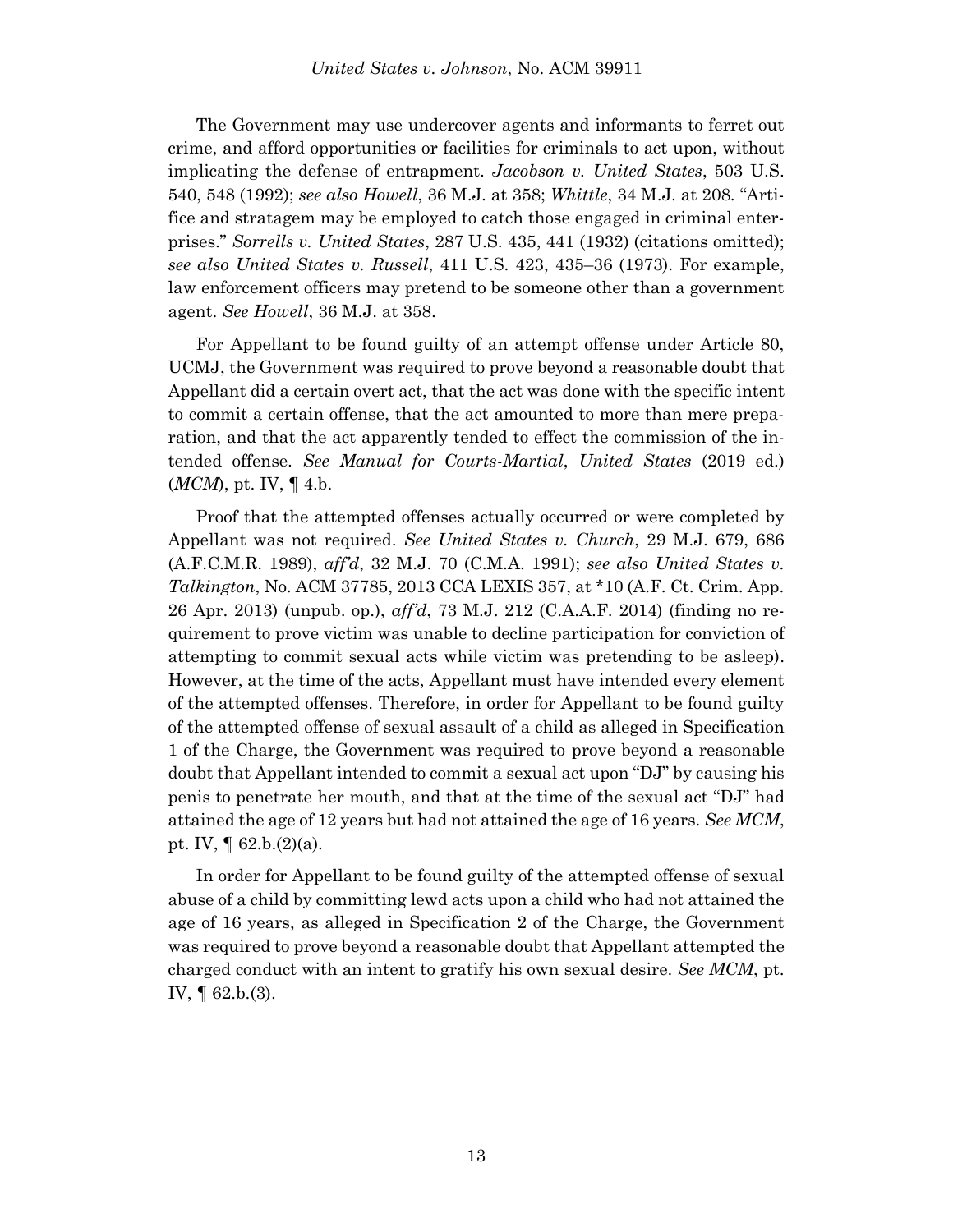"In military justice, impossibility - whether of law or fact - is no defense in a prosecution for conspiracy or attempt." *[United States v. Valigura](https://plus.lexis.com/document/documentlink/?pdmfid=1530671&crid=1b7d85d0-01e4-43fb-87df-4edd83c92fdd&pddocfullpath=%2Fshared%2Fdocument%2Fcases%2Furn%3AcontentItem%3A419C-MSY0-003S-G0DB-00000-00&pdcontentcomponentid=7813&pdproductcontenttypeid=urn%3Apct%3A30&pdiskwicview=false&pdpinpoint=PAGE_189_2181&prid=5bae2002-7ab7-4105-a6a7-2f629e0d13ab&ecomp=bgktk)*, 54 M.J. [187,](https://plus.lexis.com/document/documentlink/?pdmfid=1530671&crid=1b7d85d0-01e4-43fb-87df-4edd83c92fdd&pddocfullpath=%2Fshared%2Fdocument%2Fcases%2Furn%3AcontentItem%3A419C-MSY0-003S-G0DB-00000-00&pdcontentcomponentid=7813&pdproductcontenttypeid=urn%3Apct%3A30&pdiskwicview=false&pdpinpoint=PAGE_189_2181&prid=5bae2002-7ab7-4105-a6a7-2f629e0d13ab&ecomp=bgktk) 189 (C.A.A.F. 2000) (citation omitted). "A person who purposely engages in conduct which would constitute the offense if the attendant circumstances were as that person believed them to be is guilty of an attempt." *MCM*, pt. IV,  $\P$  4.c.(3).

#### **3. Analysis**

At the close of the findings portion of the court-martial, the military judge found a sufficient basis to instruct the court members on the issue of entrapment. The military judge instructed the members: "In order to find [Appellant] guilty, you must be convinced beyond a reasonable doubt that [Appellant] was not entrapped." In other words, the absence of entrapment essentially became part of the case the Government had to prove beyond a reasonable doubt in order to secure a conviction.

We are convinced beyond a reasonable doubt Appellant was not entrapped. Beginning with Appellant's response to the Whisper posting by SA GH posing as "DJ," and continuing with the Whisper messages that ensued, the Government presented the opportunity for Appellant to commit the offenses of which he was convicted. At the outset of their correspondence, "DJ" informed Appellant that she was 13 years old. Appellant then chose to engage in a series of messages with her for over two weeks—even though "DJ" repeated that she was 13 years old on multiple occasions. Despite vague and flirtatious messages by both Appellant and "DJ," it was Appellant who initiated the sexual aspects of the conversation through the use of explicit and graphic sexual terms. He first divulged his sexual preferences, and then elicited the same from "DJ." "DJ" did not request any sexually explicit images, nor did she coerce or threaten Appellant into any course of action. It was Appellant, not "DJ," who raised the topic of him and "DJ" meeting in person. Although "DJ" did not agree to the initial date for the meeting, ultimately, on 29 June 2019, Appellant drove to meet her in person. *See Sorrells*, 287 U.S. at 441 ("It is well settled that the fact that officers or employees of the Government merely afford opportunities or facilities for the commission of the offense does not defeat the prosecution.").

Appellant claims inducement because "the Government originated the suggestion to commit the offenses as ['DJ'] expressed she was comfortable spending time with an older man and actively participated in and encouraged their sexual conversations." Appellant further argues that "[w]hen their conversation first turned to that of a sexual nature, ['DJ'] fueled the conversation by stating that she 'of course' had kinks and that she would share hers if he shared his first." Appellant further claims that when discussing plans to meet up with "DJ," Appellant's plans "were hypothetical and non-concrete," and that it was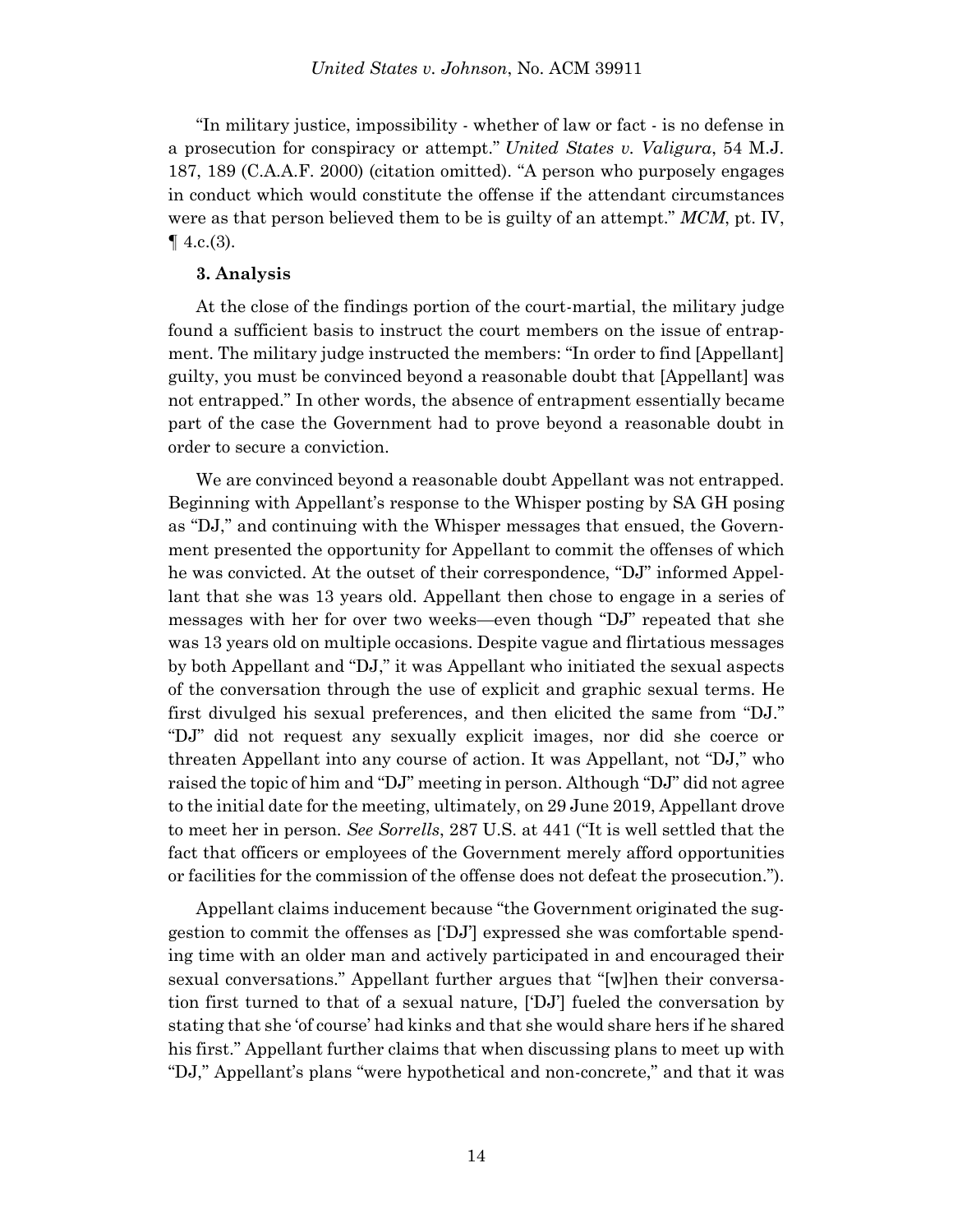"DJ" who continually asked Appellant for the "whole plan" or "full plan" in order to "entice [Appellant] to discuss engaging in sexual activity with her." Appellant contends that "[h]ad it not been for ['DJ']'s repeated persistence, it is unlikely that [Appellant] would have ever followed through in making plans to meet with her." We disagree.

Although inducement "may take different forms, including pressure . . . persuasion . . . threats, coercive tactics, harassment, [and] promises of reward," Appellant was induced only if the Government created "a substantial risk that an undisposed person or otherwise law-abiding citizen would commit the offense." *Howell*, 36 M.J. at 359–60 (emphasis, internal quotation marks, and citations omitted). The Government's actions in Appellant's case did not create such a risk and did not constitute inducement. Appellant was very much not the "unwary innocent" to be protected from government inducement. *Id*. at 358 (citations omitted). Appellant was the one who initiated communication with "DJ" by responding to her Whisper post stating, "Just moved here with my parents Any recommendations on things to do." Appellant did not hesitate to continue communicating with "DJ" after she told him that she was a 13-yearold girl living on base with her mother. Appellant initiated the discussion to set up a meeting between the two. When "DJ" could not meet at the initial date, Appellant suggested, "Let's do a weekend. So it's not rushed." Appellant made numerous references to "DJ" about engaging in oral sex with her when they met. After Appellant was apprehended when he showed up to meet "DJ," he explained to law enforcement that he did not bring a condom because he intended to engage in "just oral" sex with her. Despite Appellant's characterizations, none of the Government's actions rose to the level of inducement.

Appellant next claims he had no predisposition to commit the offenses. Appellant contends he "gave consent for law enforcement to search all of his electronic devices including his cell phone, tablet, and laptop. Despite an exhaustive search, agents found no evidence of child pornography, peer-to-peer software, or searches related to underage children." Appellant further notes that this search yielded "no evidence regarding a prior history of conversations with minors." He also states that none of the "numerous military and civilian personnel" interviewed by agents provided evidence that Appellant had an interest in minors, and that he was not involved with youth sports. Appellant highlights that he told "DJ" the youngest woman he had sex with was 20 years old. Appellant notes that he never asked "DJ" for a nude photo or sent one of himself.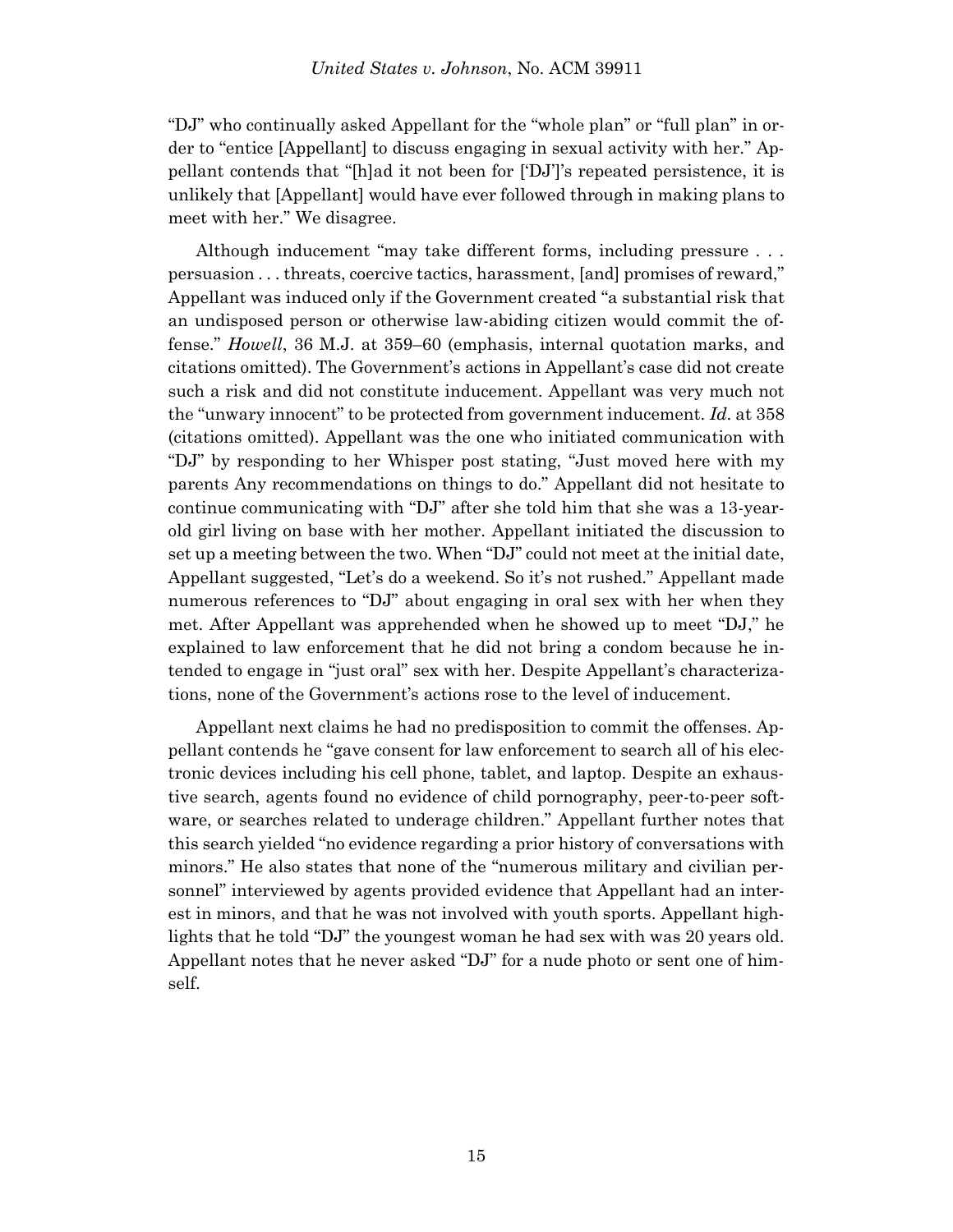We conclude that Appellant demonstrated a predisposition to commit the two convicted offenses, both of which he committed "without being offered extraordinary inducements." *See Whittle*, 34 M.J. at 208 (citations omitted). Appellant responded to the post by "DJ," and it was Appellant who decided to continue to communicate with "DJ" after she told him that she was a 13-yearold girl. The absence of any request for or transmission of sexually explicit photographs is not dispositive as to whether Appellant was predisposed to attempt to sexually assault a child or attempt to commit sexual abuse of a child. Similarly, possession of child pornography and contact with children are not necessary precursors to or prerequisites for someone to be disposed to engage in attempted sexual assault or attempted sexual abuse of a child. As described above, Appellant took the initiative to commit the offenses. By doing so, he demonstrated his predisposition.

Finding beyond a reasonable doubt that the Government did not induce Appellant to commit the two offenses of which he was convicted, and that Appellant was predisposed to commit both, we conclude there was no entrapment. Having considered the evidence produced at trial in the light most favorable to the Government, we also conclude that the evidence was legally sufficient for a rational factfinder to conclude that the Government proved beyond a reasonable doubt that Appellant was not entrapped.

Having decided there was no entrapment, we next consider whether the evidence is legally and factually sufficient to support the findings of guilt on the Charge and its two specifications. Appellant responded to "DJ's" Whisper post. Even after "DJ" told Appellant that she was a 13-year-old child living on base with her mother, Appellant decided to continue messaging her. In response to messages from "DJ," Appellant initiated a sexually graphic conversation, eventually describing, in graphic terms, the sexual acts that Appellant wanted to perform on "DJ" and the acts he wanted her to perform on him. The Whisper messages Appellant wrote to "DJ" constituted his offense of attempting to commit a lewd act on "DJ," specifically, by communicating indecent language to her regarding how he wanted to engage in oral sex with her and asking her if she wanted to try anal sex. On multiple occasions, Appellant articulated his desires to penetrate "DJ's" mouth with his penis. Then, on 29 June 2019, Appellant went to the location where "DJ" agreed to meet him, intending—per his own admission—to engage in oral sex with a 13-year-old girl.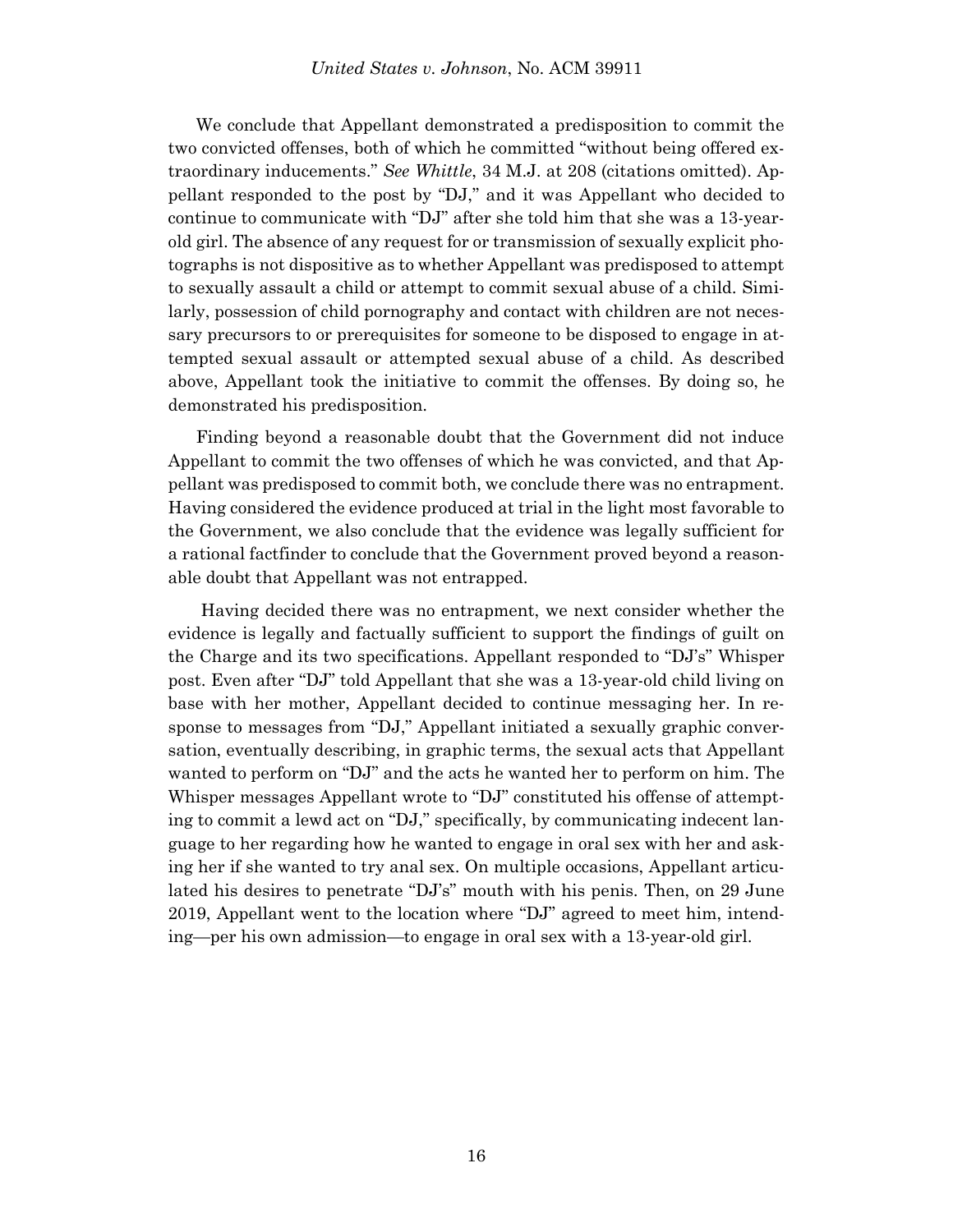In assessing legal sufficiency, we are limited to the evidence produced at trial and required to consider it in the light most favorable to the Prosecution. The bulk of the evidence produced at trial consisted of Appellant's own words in the form of the Whisper messages he sent "DJ." While not all the evidence was free from conflict, it did not have to be. *See Wheeler*, 76 M.J. at 568 (citation omitted). We conclude that a reasonable factfinder could have found beyond a reasonable doubt all the essential elements of Appellant's two convicted offenses: attempted sexual assault of a child by penetrating "DJ's" mouth with his penis; and attempted sexual abuse of a child by communicating sexually explicit language to "DJ." Furthermore, in assessing factual sufficiency, after weighing all the evidence in the record of trial and having made allowances for not having personally observed the witnesses, we are convinced of Appellant's guilt beyond a reasonable doubt. Therefore, we find Appellant's convictions both legally and factually sufficient.

## **B. Evidence of Membership in "Teenager" Chat Group**

Appellant contends the military judge abused his discretion by improperly admitting evidence that Appellant was a member of an online "teenager" chat group. Specifically, Appellant contends: (1) the military judge failed to apply Mil. R. Evid. 404(b); (2) the Defense did not open the door to the evidence; and (3) the evidence failed to pass a Mil. R. Evid. 403 analysis. We are not persuaded. Assuming *arguendo* that the military judge abused his discretion, we find the error was nonconstitutional and did not substantially influence the findings; thus, Appellant was not prejudiced.

#### **1. Additional Background**

l

The Prosecution provided pretrial notice to Appellant that "[i]f the [military judge] finds that the defense of entrapment has been raised, the Government anticipates introducing . . . evidence that [Appellant] was in a chat group where the title was 'Me and Pic (Teenagers).'"<sup>8</sup> The Prosecution included that the description of the group stated, "It was for real teens. Not someone behind a screen (No one over 19)."

Trial defense counsel raised the defense of entrapment during voir dire and again in opening statement. Trial defense counsel concluded his opening statement with, "it is my belief and my hope that you will find [Appellant] not guilty by reason of entrapment." During cross-examination of SA GH, trial defense counsel questioned him that there was "no searches that were located on [Appellant's] phone relating to searches for underage kids," to which SA GH responded he did not know the answer. Trial defense counsel also asked SA GH

<sup>8</sup> The Government's e-mail was inaccurately titled "405(b) Notice," but was considered as a Mil. R. Evid. 404(b) notice.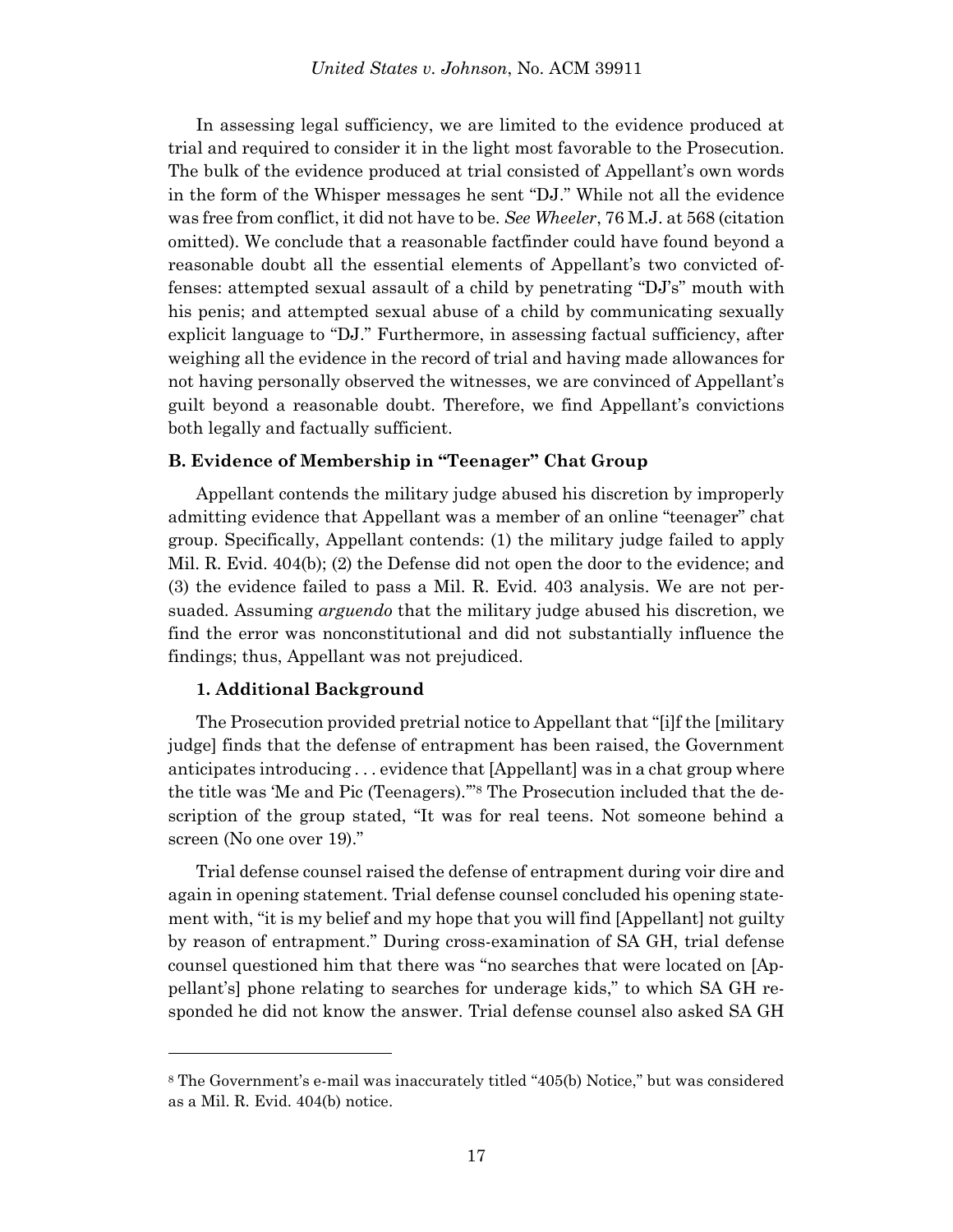about law enforcement agencies investigating Appellant's social life and looking for evidence of Appellant's involvement in youth groups. SA GH testified that he did not know what occurred during the investigation but noted that such an investigative step "is a common procedure." At the conclusion of SA GH's testimony, an Article 39(a), UCMJ, 10 U.S.C. § 839(a), hearing was held.

During the Article 39(a), UCMJ, session, the parties discussed the Government's next witness. Up to this point, there had not been an objection or motion in limine by trial defense counsel regarding the introduction of evidence of the "teenager" chat group. The Government provided the military judge a copy of the Mil. R. Evid. 404(b) notice. Trial counsel then discussed the subject matter of the notice, stating,

Originally, Your Honor, this was going to be in response to if the [D]efense had raised some evidence of the affirmative defense of entrapment. However, I don't even think I need to go down that analysis right now, given the questions that defense counsel basically opened up with on cross of [SA GH].

Trial counsel indicated that the Government sought to introduce testimony about Appellant's participation in a Whisper chat group. The following exchange then occurred between trial defense counsel and the military judge:

[Military Judge (MJ)]: Well, I'll be honest -- and this is for both counsel here -- in looking at this under the basic 403 level analysis here --

[Defense Counsel]: Right.

[MJ]: -- I don't find it terribly probative, but I also don't find it terribly prejudicial. Because of the open questions here, in terms of -- again, [G]overnment, I get what you're saying. Well I also get what you're saying, in that "teenagers" isn't defined. This could be a group for 16 to 19-year-olds, this could be a group 13 to 19-year-olds. And without that information, it's really just open for interpretation as to exactly what this is.

Now, under the rules, there is kind [of] a presumption for admissibility. And under 403, it has to be -- the probative value has to be substantially out-weighed by the danger of unfair prejudice. As I said, I don't find it to be terribly probative or terribly prejudicial. So at this point, I think what I'm going to do is: if you want to ask about this, trial counsel, I will allow it. And then of course, defense counsel, you have great leeway to go down the road on cross examination as to exactly what this means.

. . . .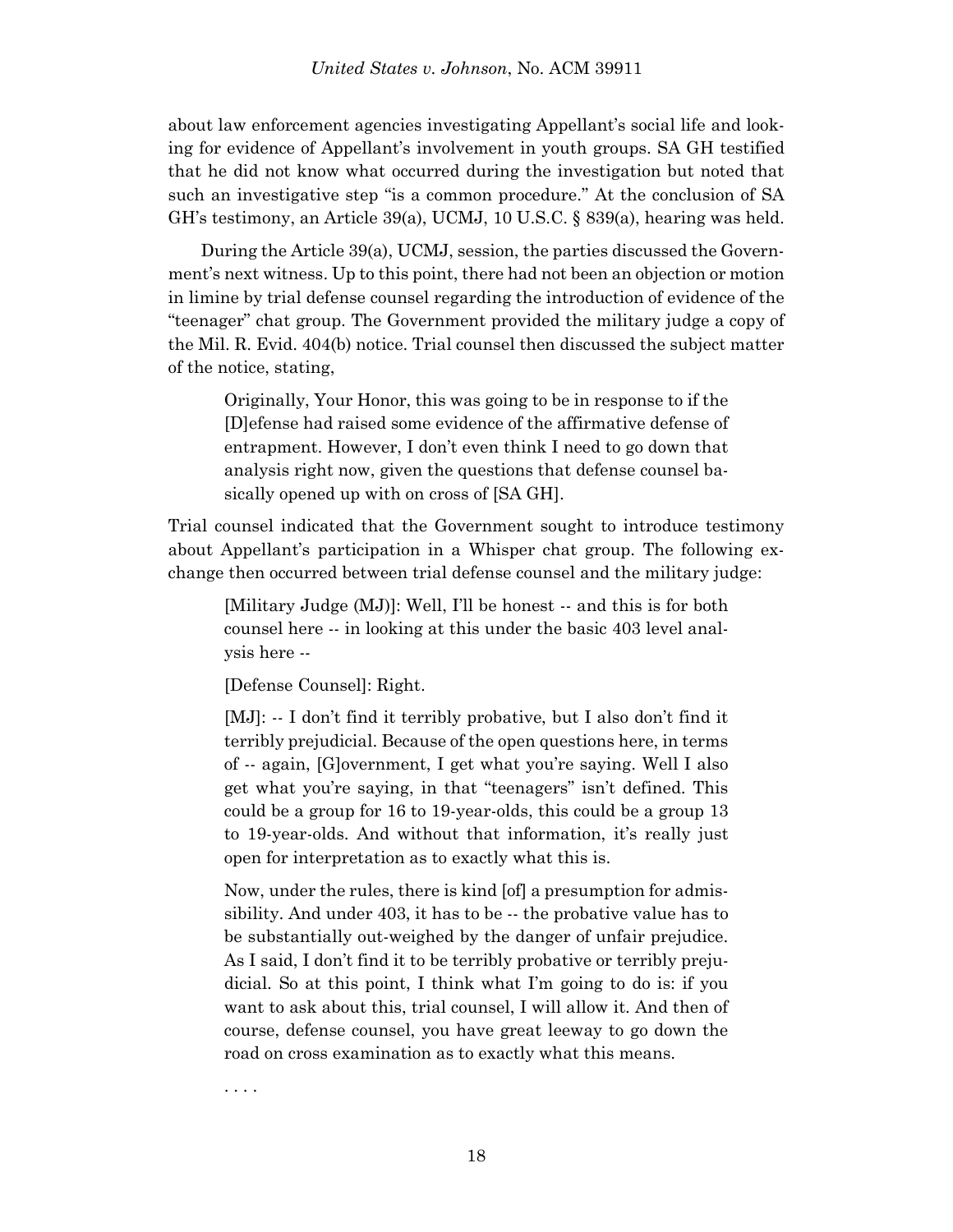[Defense Counsel]: I think what Your Honor is saying though is: since it doesn't have any probative value, I think really speaks to the balancing test of, this is going to confuse and mislead and has a great potential to do so for the panel members. We know nothing about this and this is all we know. In fact, it is. And the [G]overnment wants to imply a degree of criminality for something that we don't know if it is, and that is highly prejudicial. And I don't understand my being able to cross and say, we'll [sic] you don't know anything about it, doesn't cure that implication.

[MJ]: Okay. Well, again, in my look at this, I don't find it to be terribly probative or prejudicial. And under the balancing analysis, it has to be substantially out-weighed by the danger of unfair prejudice, and I'm not just seeing it at this point. So at this point, I will allow this particular piece into evidence.

After the military judge's ruling allowing the admission of the evidence, the Government called SA RF to testify regarding the manual search of Appellant's tablet. SA RF testified regarding groups with which Appellant was associated in the Whisper application:

So he was associated to a group called, "Me and Pics," and in [parentheses] next to the title "Me and Pics" was "teenagers." And there was a description of the group that said, for no one hiding behind a screen. And then in parentheses, it said, no one over the age of 19.

(Alteration in original). On cross-examination, SA RF testified that he did not know if Appellant ever participated in the chat group, did not know what the title "Me and Pic" meant, and did not know if Appellant provided a picture to join the chat group.

## **2. Law**

We review a military judge's decision to admit or exclude evidence for an abuse of discretion. *United States v. Freeman*, 65 M.J. 451, 453 (C.A.A.F. 2008) (citing *United States v. Ayala*, 43 M.J. 296, 298 (C.A.A.F. 1995)). "A military judge abuses his discretion when: (1) the findings of fact upon which he predicates his ruling are not supported by the evidence of record; (2) if incorrect legal principles were used; or (3) if his application of the correct legal principles to the facts is clearly unreasonable." *United States v. Ellis*, 68 M.J. 341, 344 (C.A.A.F. 2010) (citation omitted).

The Discussion to R.C.M. 916(g) states, "When the defense of entrapment is raised, evidence of uncharged misconduct by the accused of a nature similar to that charged is admissible to show predisposition."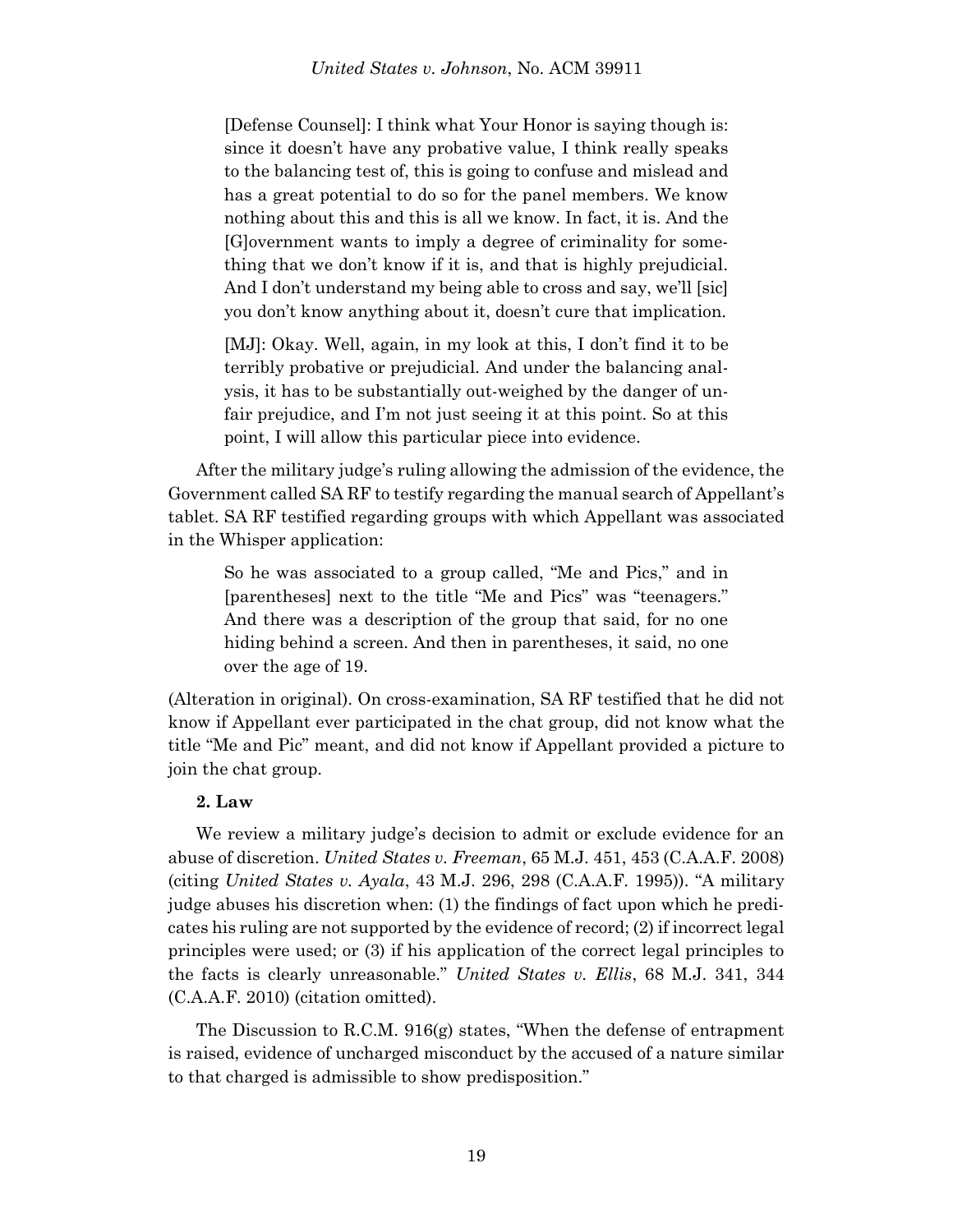Mil. R. Evid. 404(b) provides that evidence of a crime, wrong, or other act is generally not admissible as evidence of a person's character in order to show the person acted in conformity with that character on a particular occasion. However, such evidence may be admissible for another purpose, including, *inter alia*, to prove intent, knowledge, or absence of mistake. Mil. R. Evid.  $404(b)(2)$ . The list of potential purposes in Mil. R. Evid.  $404(b)(2)$  "is illustrative, not exhaustive." *United States v. Ferguson*, 28 M.J. 104, 108 (C.M.A. 1989). We apply a three-part test to review the admissibility of evidence under Mil. R. Evid. 404(b):

1. Does the evidence reasonably support a finding by the court members that [the] appellant committed prior crimes, wrongs or acts?

2. What "fact . . . of consequence" is made "more" or "less probable" by the existence of this evidence?

3. Is the "probative value . . . substantially outweighed by the danger of unfair prejudice"?

*United States v. Staton*, 69 M.J. 228, 230 (C.A.A.F. 2010) (alterations in original) (quoting *United States v. Reynolds*, 29 M.J. 105, 109 (C.M.A. 1989)).

Mil. R. Evid. 403 permits the military judge to "exclude relevant evidence if its probative value is substantially outweighed by a danger of one of more of the following: unfair prejudice, confusing the issues, misleading the members, undue delay, wasting time, or needlessly presenting cumulative evidence."

A military judge's rulings under Mil. R. Evid. 404(b) and Mil. R. Evid. 403 will not be disturbed except for a clear abuse of discretion. *United States v. Morrison*, 52 M.J. 117, 122 (C.A.A.F. 1999) (citing *United States v. Miller*, 46 M.J. 63, 65 (C.A.A.F. 1997)).

Mil. R. Evid. 405(b) allows "character or a character trait [that] is an essential element" of a claim or defense to be "proved by relevant specific instances of the person's conduct." "Character might be an element of a defense if entrapment is claimed and the [G]overnment wants to prove predisposition." *United States v. Schelkle*, 47 M.J. 110 (C.A.A.F. 1997).

Our superior court has provided a framework for how to assess erroneous but nonconstitutional evidentiary rulings:

The test for nonconstitutional error is whether the error itself had substantial influence on the findings. . . .

We evaluate prejudice from the military judge's erroneous evidentiary ruling by weighing (1) the strength of the Government's case, (2) the strength of the defense case, (3) the materiality of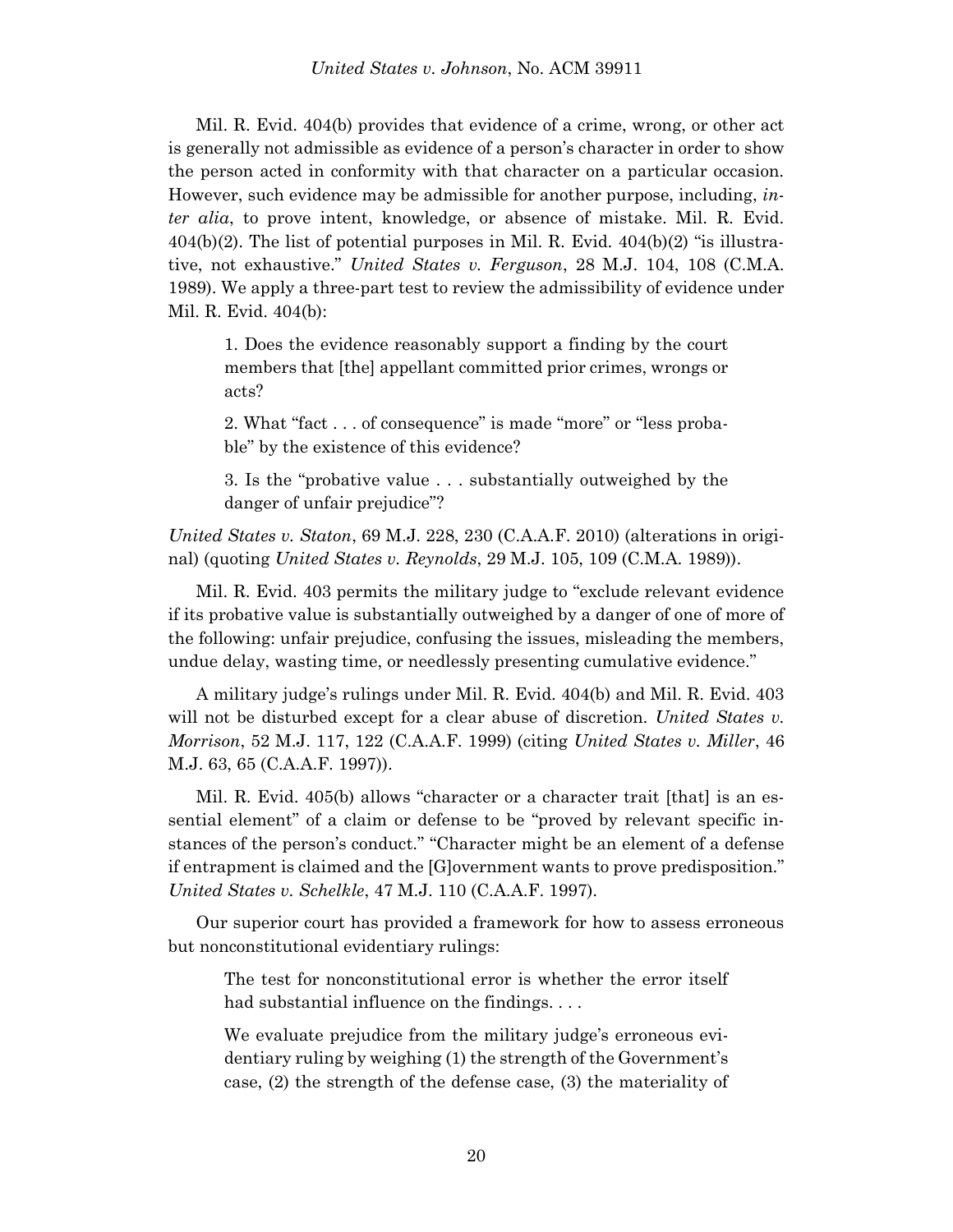the evidence in question, and (4) the quality of the evidence in question.

*United States v. Moolick*, 53 M.J. 174, 177 (C.A.A.F. 2000) (internal quotation marks and citations omitted).

#### **3. Analysis**

Appellant contends on appeal, as he did at trial, that the military judge erred in admitting evidence of Appellant's membership in an online chat group for teenagers. Appellant identifies three reasons the military judge abused his discretion in admitting the "teenager" chat group evidence: (1) the military judge failed to apply Mil. R. Evid. 404(b); (2) trial defense counsel did not open the door to the evidence; and (3) the evidence did not pass the Mil. R. Evid. 403 balancing analysis. Appellant further argues admission of the evidence resulted in prejudice. We disagree.

We find the military judge did not abuse his discretion in admitting evidence that tended to show Appellant's membership in a chat group for teens. Although there was no evidence of Appellant's specific activity, if any, in the teen chat group, there was evidence he was associated with the chat group focused on teens. Appellant's membership in this group was some evidence of character of predisposition to attempt to commit the illegal acts of child sexual assault and sexual abuse of a child, and made it more probable Appellant was predisposed to commit the charged offenses and was therefore not entrapped. Finally, although the evidence had minimal probative value, it was not substantially outweighed by the danger of unfair prejudice, including confusion and waste of time. Contrary to the assertion of the trial defense counsel, we do not find the evidence "implied a degree of criminality" that was "highly prejudicial." We find the military judge did not abuse his discretion in admitting it.

Assuming *arguendo* that the military judge abused his discretion by admitting evidence of membership in the chat group as evidence of predisposition to attempt to commit the illegal acts of child sexual assault and sexual abuse of a child, we find the error was "nonconstitutional." *Moolick*, 53 M.J. at 177. Appellant was not deprived of his right to present a defense, specifically, the defense of entrapment. We further find the error did not have a "substantial influence on the findings" and Appellant was not prejudiced. *Id*. (internal quotation marks and citations omitted).

Applying the *Moolick* four-part test, we determine the Government's case against Appellant was solid, and was centered on Appellant's own statements, actions, and admission. As we find beyond a reasonable doubt that Appellant was predisposed to commit the charged offenses based on his own statements and actions, we do not find the evidence of membership in a chat group to be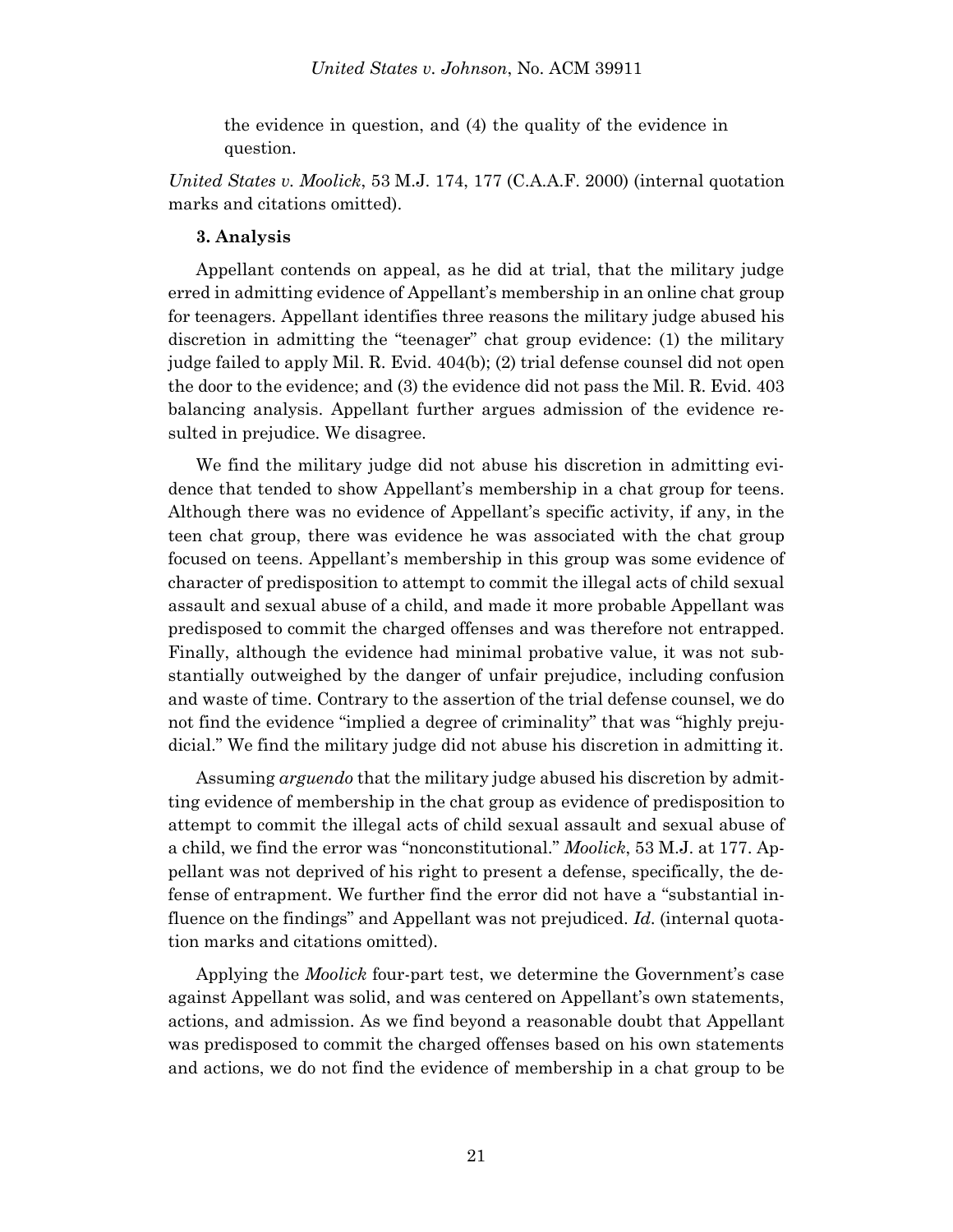highly material. Moreover, the chat group was mentioned only briefly by counsel during sentencing arguments. Thus, we conclude that, even if the military judge erred in admitting the evidence of evidence of membership in a chat group to show Appellant's predisposition, the error did not prejudice Appellant.

## **C. Motion to Compel Discovery**

## **1. Additional Background**

In order to comprehend Appellant's claim on appeal, we must first outline the documents at issue. The record supports the existence of the following documents: (1) the NCIS Operational Plan for the arrest of Appellant ("NCIS Arrest Plan"); (2) the Internet Crimes Against Children (ICAC) investigation and operational standards; and (3) the Tsunami Roll operational plan documents. Before trial, the Government filed a motion for the military judge to review the NCIS Arrest Plan *in camera*. The military judge agreed, and ordered that the parties would have access to the plan under a protective order. On appeal, Appellant does not challenge the military judge's denial of Appellant's motion at trial to compel the ICAC investigation and operational standards or the Tsunami Roll operational plan documents. Appellant now claims, but did not claim at trial, that there is an undisclosed "NCIS operational plan" distinct from documents (1) through (3).

On the first day of trial, trial defense counsel made an oral motion to compel "the Tsunami Roll document as well as the operational investigative standards under ICAC." Neither of these documents had been provided in pretrial discovery. However, the Government did provide Appellant's trial defense counsel with a copy of the NCIS Arrest Plan pertaining to Appellant, provided by NCIS in pretrial discovery. This plan detailed the law enforcement procedures employed during Appellant's arrest.

While engaging the military judge on the oral motion to compel discovery, trial defense counsel stated:

It's under -- and there's also the Tsunami Roll, which is also the specific operational plan under which all of these are held. And when we talked to [SA GH] about it, he said this falls within that concept. So certainly the Tsunami Roll, which was formally [sic] Habu Strike, and that's all part of the ICAC "sting," shall we say.

During argument on the motion, circuit trial counsel stated they provided the Defense with "what [they] had for Tsunami Roll." Civilian defense counsel explained:

So, what we got was the ROI  $\dots$  I want the originating document. The one we were given was dated 12 July 2019. He keeps talking about Tsunami Roll as a 2013 document. So this is just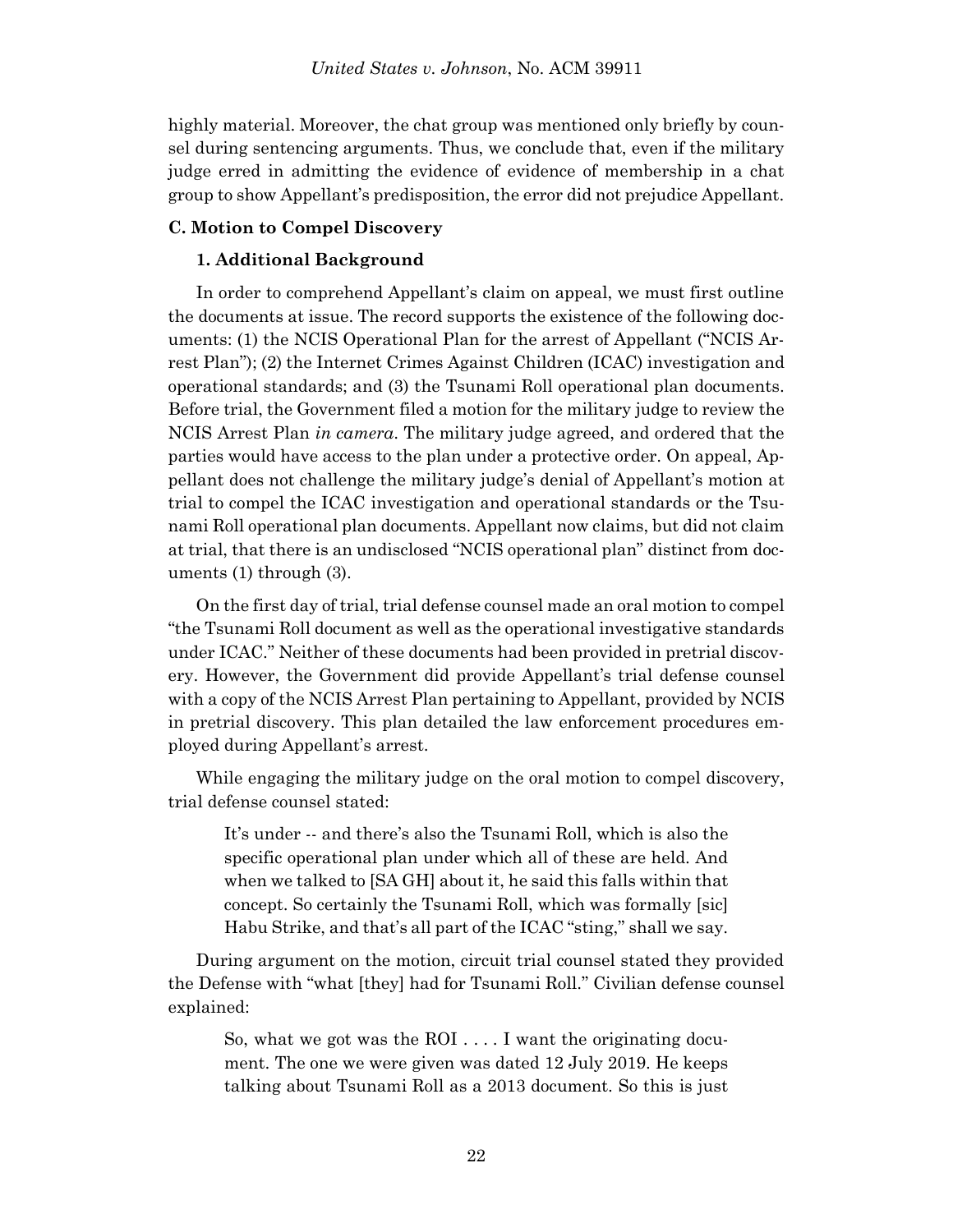an ROI that talks about – it doesn't have specific reference necessarily… only specific to my client. I want to know how we got to this point.

After hearing testimony from SA GH on the motion, the military judge found that the "documents authorizing Tsunami Roll set forth logistical items including funding," but "[did] not include detailed standards for conducting operations." The military judge found that SA GH had not reviewed the Tsunami Roll documents since 2013 and these documents "[did] not contain standards to be use[d]" in conducting the investigation into Appellant. The military judge also addressed the connection between SA GH's operation and ICAC, finding that the operation "was not conducted under the auspices of an ICAC Task Force, therefore compliance with the ICAC was not required." The military judge ruled that "the [D]efense ha[d] not shown that the documents requested [were] relevant to the current proceedings" and denied the motion to compel Tsunami Roll documents and ICAC investigation and operational standards.

Later, during SA GH's findings testimony, the following exchange between trial defense counsel and SA GH took place:

[Defense Counsel]. Okay. Now I want to talk about the safety of your operational plans. Is there an Op Plan for this operation?

[SA GH]. So… I'm learning that we're getting mixed up. So there is an Op Plan for an arrest and an Op Plan for the operation. Which one are you referencing?

[Defense Counsel]. The Op Plan -----

[SA GH]. To answer your question, there's two. Yes.

[Defense Counsel]. Yes. I see. My question was: is there an Op Plan for this operation?

[SA GH]. Yes. There is.

[Defense Counsel]. Okay. And then there was an Op Plan for the arrest, as you just referenced?

[SA GH] Okay. Yes, sir. We call them both "operations," so I think that's where we are getting mixed up.

[Defense Counsel]: Okay.

[SA GH]. So yes, sir.

There was no further questioning on this matter and trial defense did not make a motion to compel any additional documents after this testimony.

**2. Law**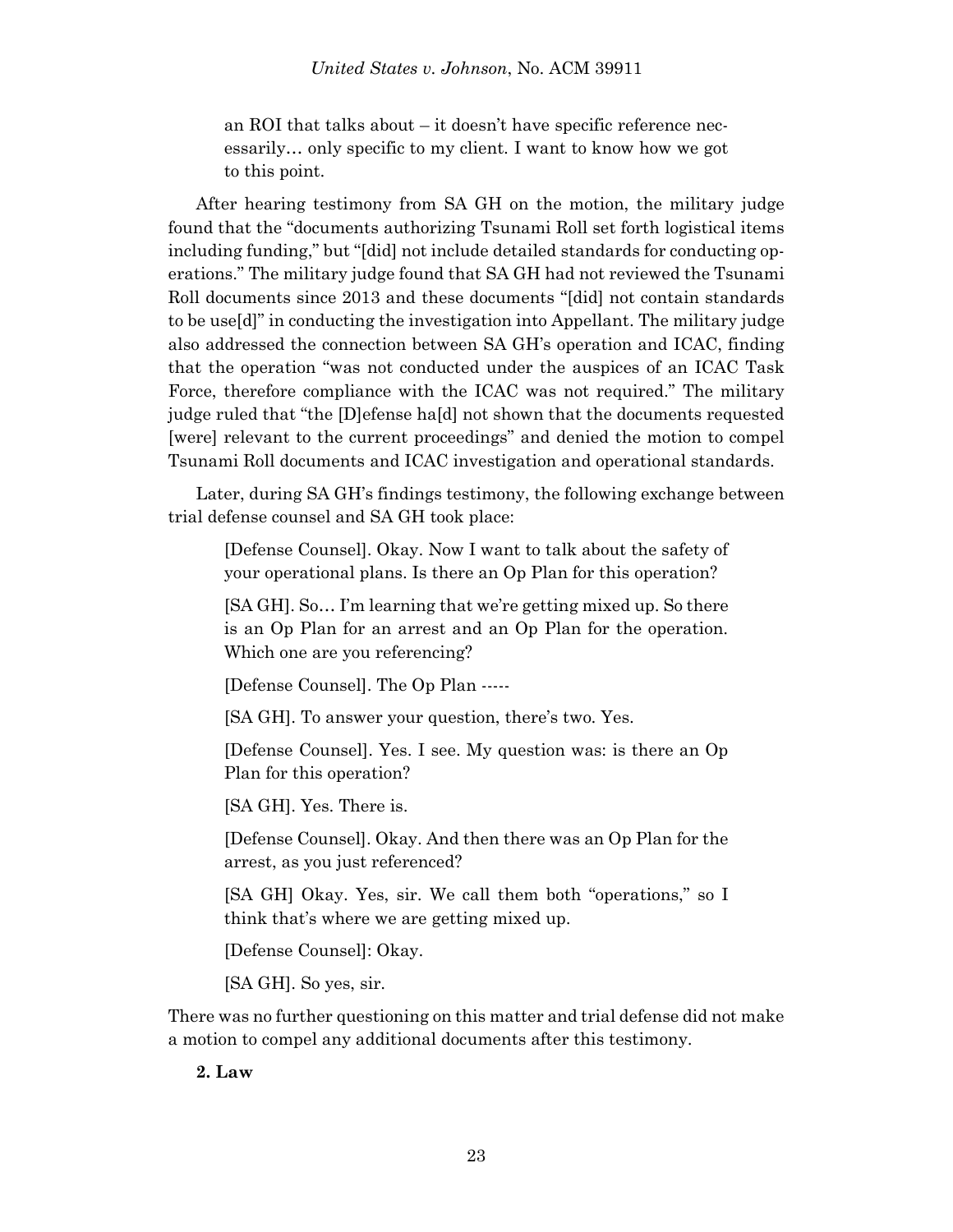In reviewing discovery matters, we conduct a two-step analysis: "[F]irst, we determine whether the information or evidence at issue was subject to disclosure or discovery; second, if there was nondisclosure of such information, we test the effect of that nondisclosure on the appellant's trial." *United States v. Coleman*, 72 M.J. 184, 187 (C.A.A.F. 2013) (quoting *United States v. Roberts*, 59 M.J. 323, 325 (C.A.A.F. 2004)). The Government shall, after service of charges, with a defense request, permit inspection of items "relevant to defense preparation." R.C.M. 701(a)(2)(B). *Roberts* is instructive on how we may review a military judge's discovery decision:

An appellate court reviews a military judge's decision on a request for discovery for abuse of discretion. *United States v. Morris*, 52 M.J. 193, 198 (C.A.A.F. 1999). A military judge abuses his discretion when his findings of fact are clearly erroneous, when he is incorrect about the applicable law, or when he improperly applies the law. In this case, we are not dealing with any factual determinations.

#### 59 M.J. at 326.

"[T]he suppression by the prosecution of evidence favorable to an accused upon request violates due process where the evidence is material either to guilt or to punishment, irrespective of the good faith or bad faith of the prosecution." *Brady v. Maryland*, 373 U.S. 83, 87 (1963). The United States Supreme Court subsequently extended *Brady*, clarifying "that the duty to disclose such evidence is applicable even though there has been no request by the accused" and includes "impeachment evidence as well as exculpatory evidence." *Strickler v. Greene*, 527 U.S. 263, 280 (1999) (citations omitted); *see also United States v. Claxton*, 76 M.J. 356, 359 (C.A.A.F. 2017) (quoting *Strickler*, 527 U.S. at 280). "A military accused also has the right to obtain favorable evidence under Article 46, UCMJ, 10 U.S.C. § 846 (2006), as implemented by R.C.M. 701–703." *Coleman*, 72 M.J. at 186–87 (footnotes omitted). Accordingly, Article 46, UCMJ, and these implementing rules provide statutory discovery rights to a military accused that are greater than those afforded by the Constitution. *Id*. at 187 (citations omitted); *see also Roberts*, 59 M.J. at 327 (analyzing the "the broad nature of discovery rights granted the military accused under Article 46").

"Trial counsel must exercise due diligence in discovering [favorable evidence] not only in his possession but also in the possession . . . of other 'military authorities' and make them available for inspection." *United States v. Jackson*, 59 M.J. 330, 334 (C.A.A.F. 2004) (alterations in original) (quoting *United States v. Simmons*, 38 M.J. 376, 381 (C.M.A. 1993)). "[T]he parameters of the review that must be undertaken outside the prosecutor's own files will depend in any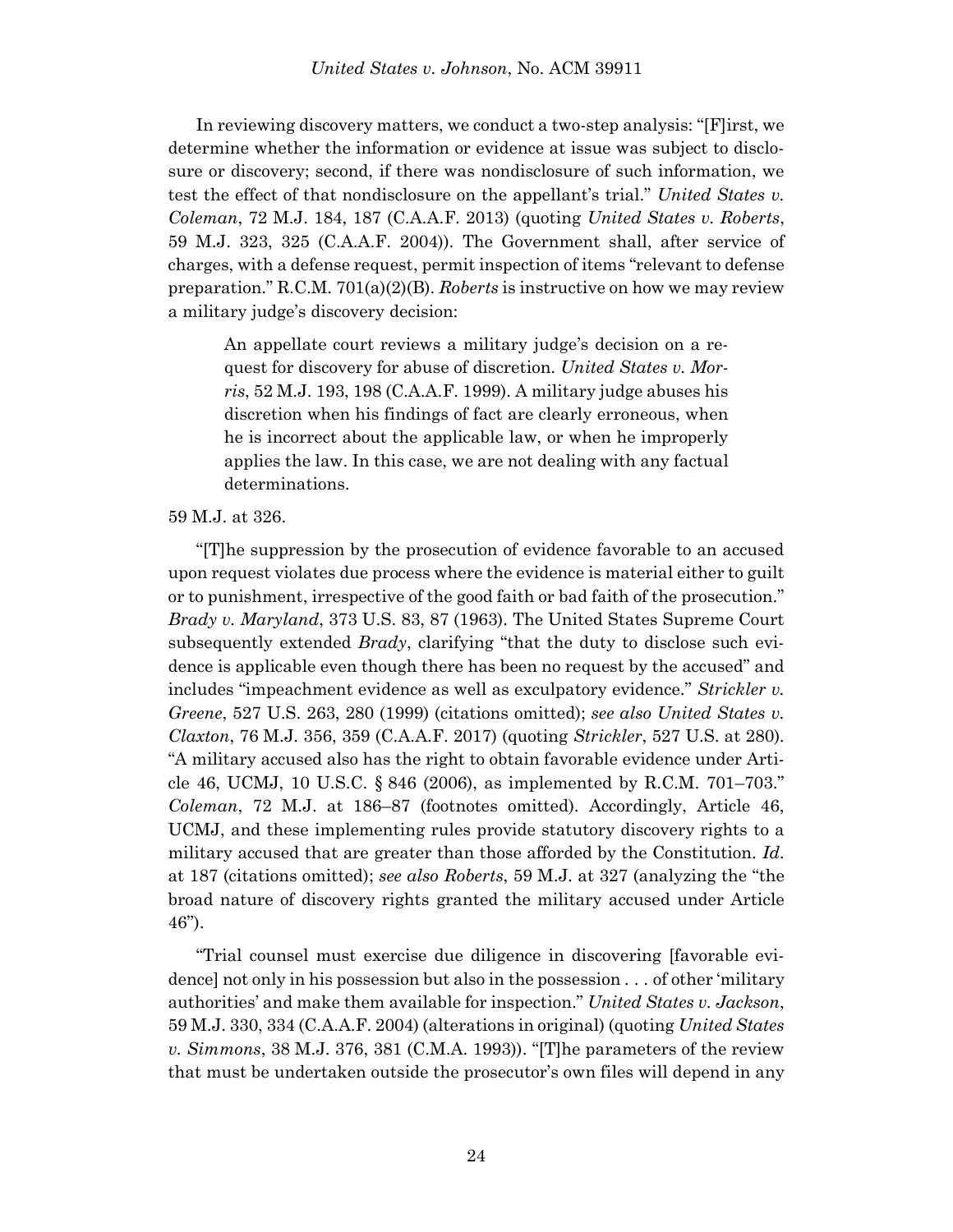particular case on the relationship of the other governmental entity to the prosecution and the nature of the defense discovery request." *United States v. Williams*, 50 M.J. 436, 441 (C.A.A.F. 1999). The scope of this due-diligence requirement is generally limited to:

(1) the files of law enforcement authorities that have participated in the investigation of the subject matter of the charged offenses; (2) investigative files in a related case maintained by an entity closely aligned with the prosecution; and (3) other files, as designated in a defense discovery request, that involved a specific type of information within a specified entity.

Id. (internal quotation marks and citations omitted).

Where the defense specifically requests discoverable information that is erroneously withheld, the error is tested for harmlessness beyond a reasonable doubt. *Coleman*, 72 M.J. at 187 (citations omitted). "Failing to disclose requested material favorable to the defense is not harmless beyond a reasonable doubt if the undisclosed evidence might have affected the outcome of the trial." Id. (citation omitted). "[A]n inadvertent nondisclosure has the same impact on the fairness of the proceedings as deliberate concealment." *Strickler*, 527 U.S. at 288. However, "[m]ere speculation that some exculpatory material may have been withheld is unlikely to establish good cause for a discovery request on collateral review," *id.* at 286, "[n]or . . . should such suspicion suffice to impose a duty on [defense] counsel to advance a claim for which they have no evidentiary support," *id.*

In addition to the discovery rights described above, R.C.M. 703 provides that "[e]ach party is entitled to the production of evidence which is relevant and necessary." R.C.M. 703(e)(1); *United States v. Rodriguez*, 60 M.J. 239, 246 (C.A.A.F. 2004). Evidence is relevant if "it has any tendency to make a fact more or less probable than it would be without the evidence" and "is of consequence in determining the action." Mil. R. Evid. 401. "Relevant evidence is necessary when it is not cumulative and when it would contribute to a party's presentation of the case in some positive way on a matter in issue." *Rodriguez*, 60 M.J. at 246 (internal quotation marks and citation omitted). The moving party is required, as a threshold matter, "to show that the requested material existed." *Id*.

#### **3. Analysis**

On appeal, Appellant argues the military judge erred by denying a motion to compel discovery of the "NCIS operation plan" used in Appellant's case. However, despite Appellant's claim on appeal, we find the military judge did not deny Appellant's motion to compel with regard to the purported "NCIS operational plan." As an initial matter, we examine Appellant's oral motion to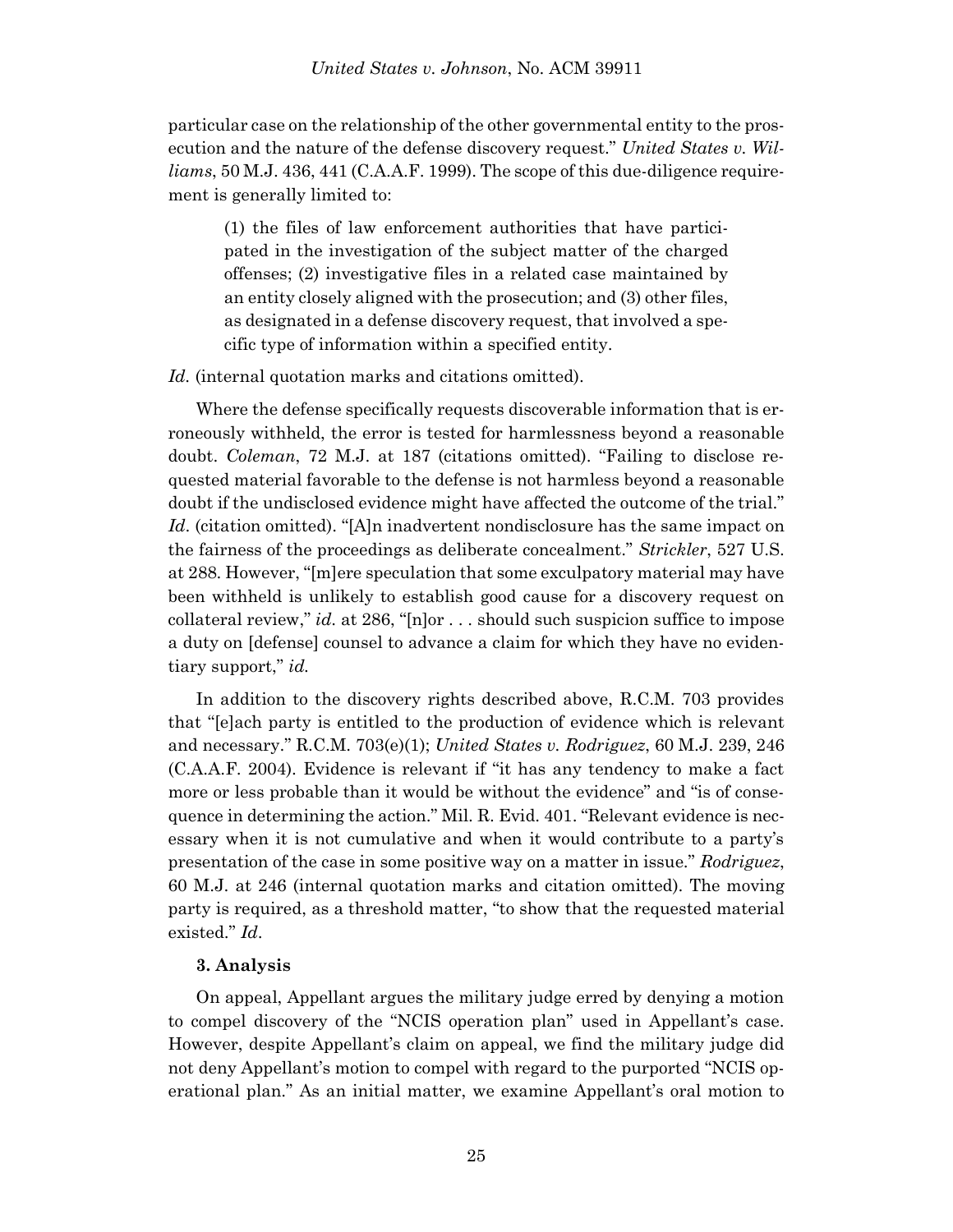compel at trial to determine what evidence was the subject of the motion. The "NCIS operational plan" was not the subject of the motion to compel at trial. Appellant's motion to compel at trial was focused on "the Tsunami Roll document as well as the operational investigative standards under ICAC." As part of pretrial discovery, Appellant was provided with a copy of the operational plan maintained by NCIS that detailed the procedures employed by law enforcement during Appellant's arrest. On appeal, Appellant does not challenge the military judge's denial of Appellant's motion to compel the Tsunami Roll documents or the ICAC investigation and operational standards. What Appellant now claims, but did not claim at trial, is that there was an additional "NCIS operational plan" that was not disclosed.

Appellant's claim with regard to an "NCIS operational plan" stems from SA GH's testimony in findings, in which SA GH referred to two operational plans. Appellant's claim is misguided, as the record does not support that there was an additional, nondisclosed operational plan. Appellant relies on the testimony of SA GH in which the latter referenced a plan for the operation, and a second plan for Appellant's arrest. However, there was no follow-up questioning as to the details regarding the plan for the operation. During his testimony, SA GH acknowledged confusion in discussing the operational plans, testifying, "[W]e are getting mixed up." SA GH's findings testimony regarding two operational plans must be viewed in context with the totality of the record, to include his testimony on the motion to compel discovery.

On the motion, SA GH was questioned regarding the plans associated with Appellant's investigation. His testimony does not support the conclusion that there was an undisclosed "NCIS operational plan." Rather, his testimony, and the record taken as a whole, supports the conclusion that the purported "NCIS operational plan" was in fact just another description of the Tsunami Roll documents.<sup>9</sup>

Appellant fails to carry his initial burden that some of the evidence ever existed such that it could be discovered or produced. Therefore, we find no abuse of discretion as Appellant did not show the evidence existed under *Strickler*, 527 U.S. at 286. Appellant does not establish that an "NCIS operational plan," separate and apart from the Tsunami Roll documents and the NCIS operation plan for the arrest of Appellant existed such that it could be

l

<sup>9</sup> Another possible interpretation would be that SA GH used the term "Op Plan" to describe his investigative steps, which would have been captured in any report of investigation, agent notes, or case file. Regardless, based on the record before us, Appellant has failed to demonstrate that there were investigative documents that the Government failed to disclose.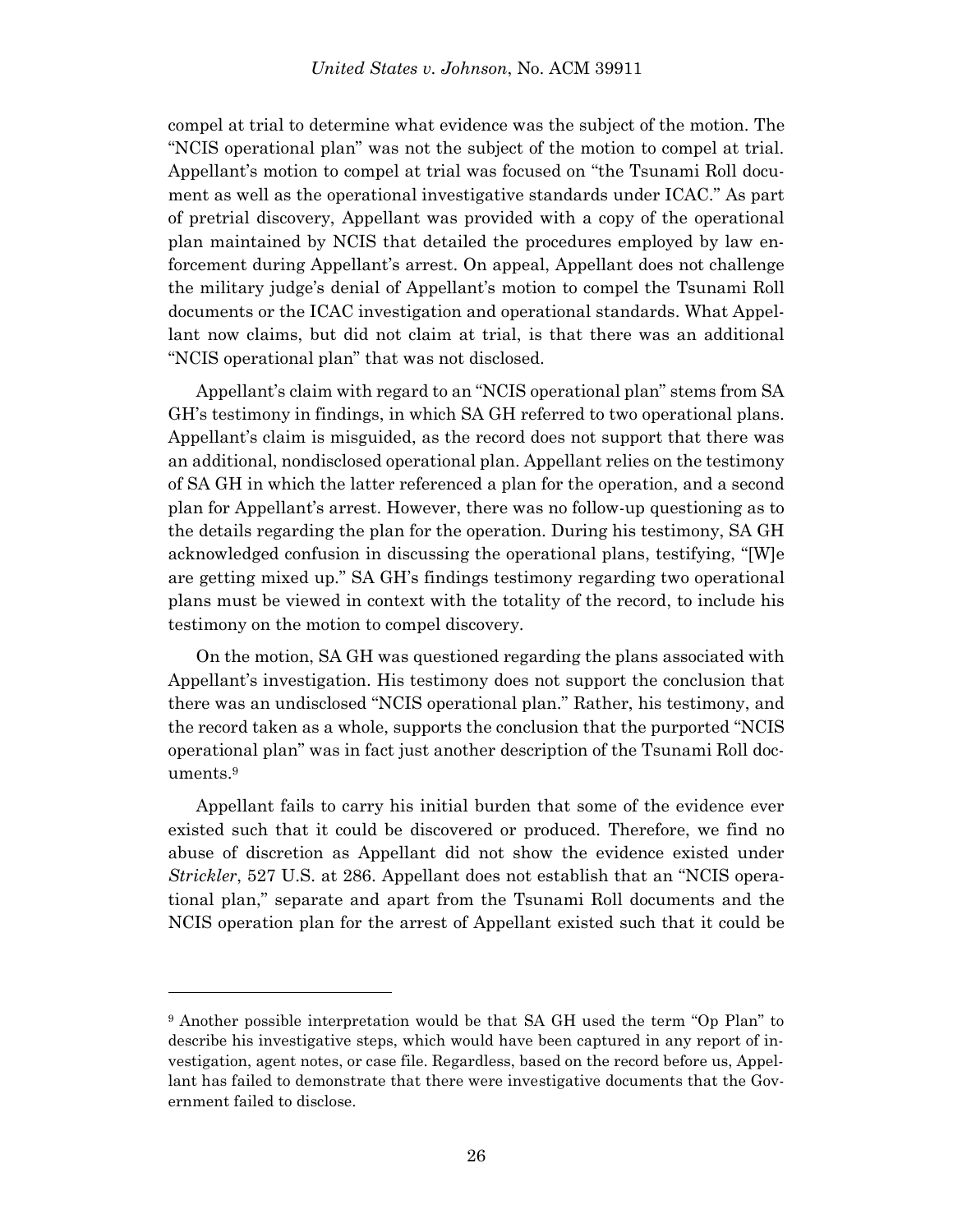discovered or produced. *See Strickler*, 527 U.S. at 286. We find the military judge did not abuse his discretion as claimed by Appellant.

#### **D. Timely Appellate Review**

Appellant's case was docketed with this court on 8 May 2020. Appellant's counsel requested and was granted ten enlargements of time to file his brief, of which five included an explicit statement that Appellant understood his right to timely appellate review and consented to the enlargement. The Government opposed all the requested enlargements. Appellant filed his assignments of error on 2 June 2021. The Government requested and was granted a single enlargement of time to file its answer. Appellant then requested and was granted an enlargement of time to file his reply. Additionally, on 23 December 2021, Appellant requested leave of this court to file a supplemental assignment of error with respect to issue (5), which was granted the same date as this court's decision, which was rendered approximately 21 months after docketing.

Because this opinion was not issued within 18 months of docketing, this delay is facially unreasonable. *See United States v. Moreno*, 63 M.J. 129, 142 (C.A.A.F. 2006). Because there is facially unreasonable appellate delay, we consider the factors articulated in *Barker v. Wingo*, 407 U.S. 514 (1972). Appellant did not demand speedy appellate review. *See Moreno*, 63 M.J. at 138. Moreover, he has made no specific claim of prejudice with regard to presumptively unreasonable delay, and we find none. *See id.* at 138–39 (citations omitted). To the contrary, Appellant submitted a declaration with his supplemental assignment of error, which cited *Moreno* and stated that he waived his speedy appellate rights. However, we are not bound by such waiver. *See United States v. Hardy*, 77 M.J. 438, 442–43 (C.A.A.F. 2018); *United States v. Chin*, 75 M.J. 220, 223 (C.A.A.F. 2016) (citation omitted) (addressing this court's responsibility to "assess the entire record to determine whether to leave an accused's waiver intact, or to correct the error").

We find the delay in appellate review did not "adversely affect the public's perception of the fairness and integrity of the military justice system." *United States v. Toohey*, 63 M.J. 353, 362 (C.A.A.F. 2006). A substantial portion of the delay is the result of Appellant's requested enlargements of time. After balancing the *Barker* factors, we find no due process violation for appellate delay.

Finally, applying *United States v. Gay*, 74 M.J. 736, 744 (A.F. Ct. Crim. App. 2015), *aff'd*, 75 M.J. 264 (C.A.A.F. 2016), we considered all the facts and circumstances with regard to the appellate delay and decline to exercise our Article 66(d), UCMJ, authority for excessive delay absent a due process violation. *See also United States v. Tardif*, 57 M.J. 219, 223–24 (C.A.A.F. 2002). After full consideration, we find Appellant is not entitled to relief for facially unreasonable appellate delay.